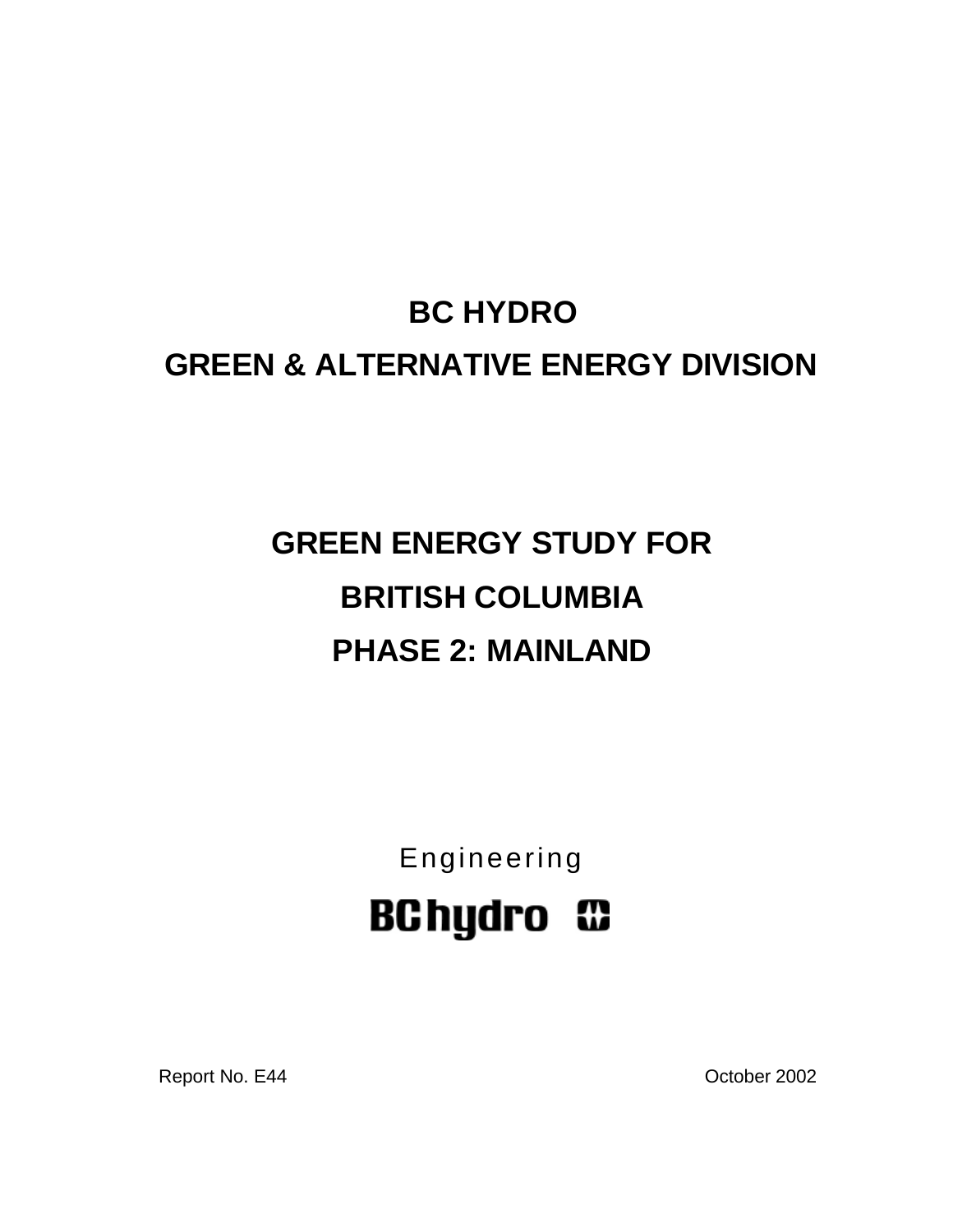## <span id="page-1-0"></span>**DISCLAIMER**

This report was prepared solely for internal purposes. All parties other than BC Hydro are third parties.

BC Hydro does not represent, guarantee or warrant to any third party, either expressly or by implication:

- (a) the accuracy, completeness or usefulness of,
- (b) the intellectual or other property rights of any person or party in, or
- (c) the merchantibility, safety or fitness for purpose of,

any information, product or process disclosed, described or recommended in this report.

BC Hydro does not accept any liability of any kind arising in any way out of the use by a third party of any information, product or process disclosed, described or recommended in this report, nor does BC Hydro accept any liability arising out of reliance by a third party upon any information, statements or recommendations contained in this report. Should third parties use or rely on any information, product or process disclosed, described or recommended in this report, they do so entirely at their own risk.

Copyright BC Hydro, 2002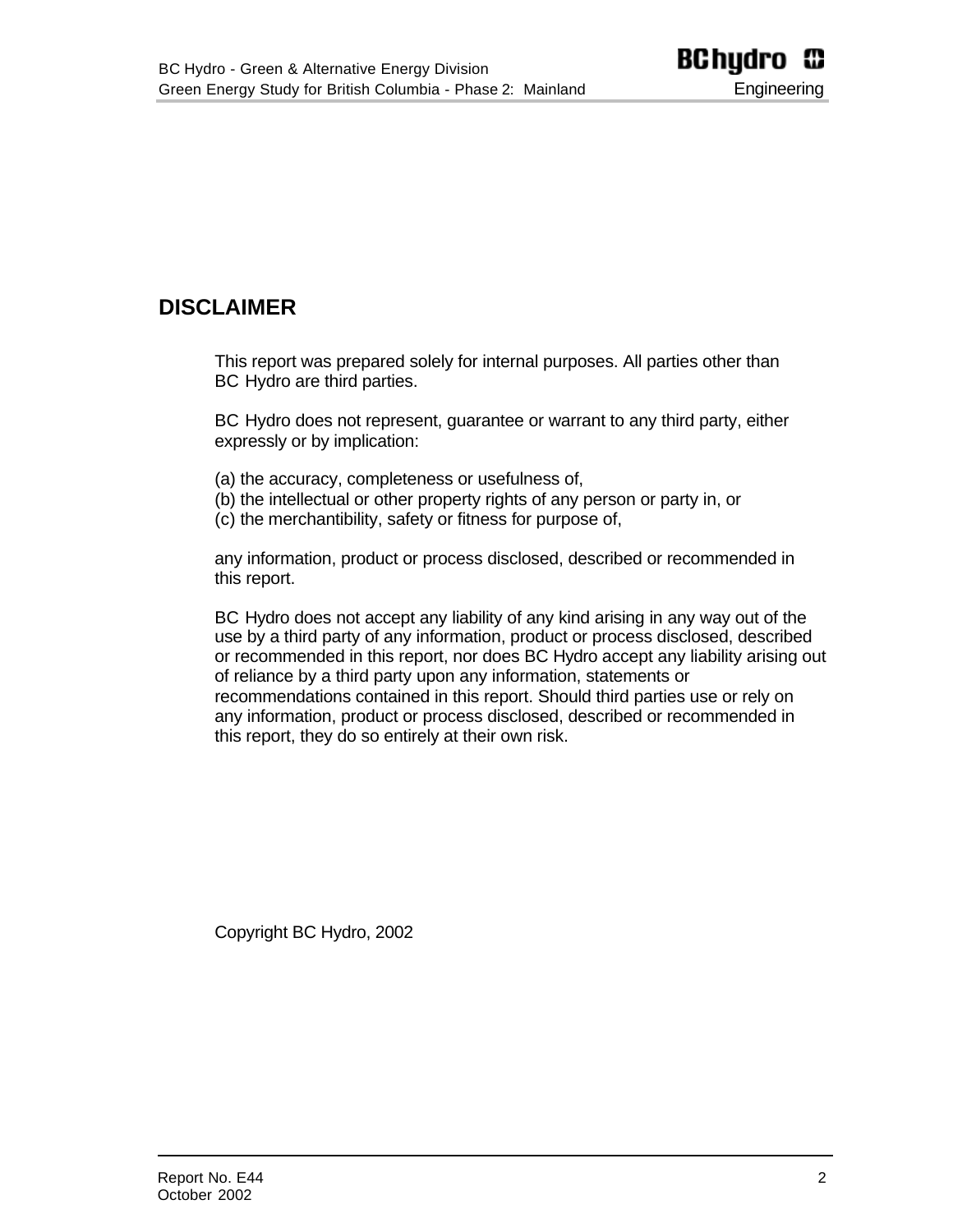#### **CONTENTS**

| <b>Section</b> |     | <b>Subject</b><br>Page                                           |  |  |  |  |
|----------------|-----|------------------------------------------------------------------|--|--|--|--|
|                |     |                                                                  |  |  |  |  |
|                |     |                                                                  |  |  |  |  |
| 1.0            |     |                                                                  |  |  |  |  |
|                | 1.1 |                                                                  |  |  |  |  |
|                | 1.2 |                                                                  |  |  |  |  |
|                | 1.3 |                                                                  |  |  |  |  |
|                | 1.4 |                                                                  |  |  |  |  |
| 2.0            |     |                                                                  |  |  |  |  |
| 3.0            |     |                                                                  |  |  |  |  |
|                | 3.1 |                                                                  |  |  |  |  |
|                | 3.2 |                                                                  |  |  |  |  |
|                | 3.3 | Transmission and Distribution Cost Estimates and Limitations  12 |  |  |  |  |
| 4.0            |     |                                                                  |  |  |  |  |
| 5.0            |     |                                                                  |  |  |  |  |
|                | 5.1 |                                                                  |  |  |  |  |
|                |     | 5.1.1                                                            |  |  |  |  |
|                |     | 5.1.2                                                            |  |  |  |  |
|                |     | 5.1.3                                                            |  |  |  |  |
|                |     | 5.1.4                                                            |  |  |  |  |
|                |     | 5.1.5                                                            |  |  |  |  |
|                | 5.2 |                                                                  |  |  |  |  |
|                | 5.3 |                                                                  |  |  |  |  |
|                | 5.4 |                                                                  |  |  |  |  |
|                | 5.5 |                                                                  |  |  |  |  |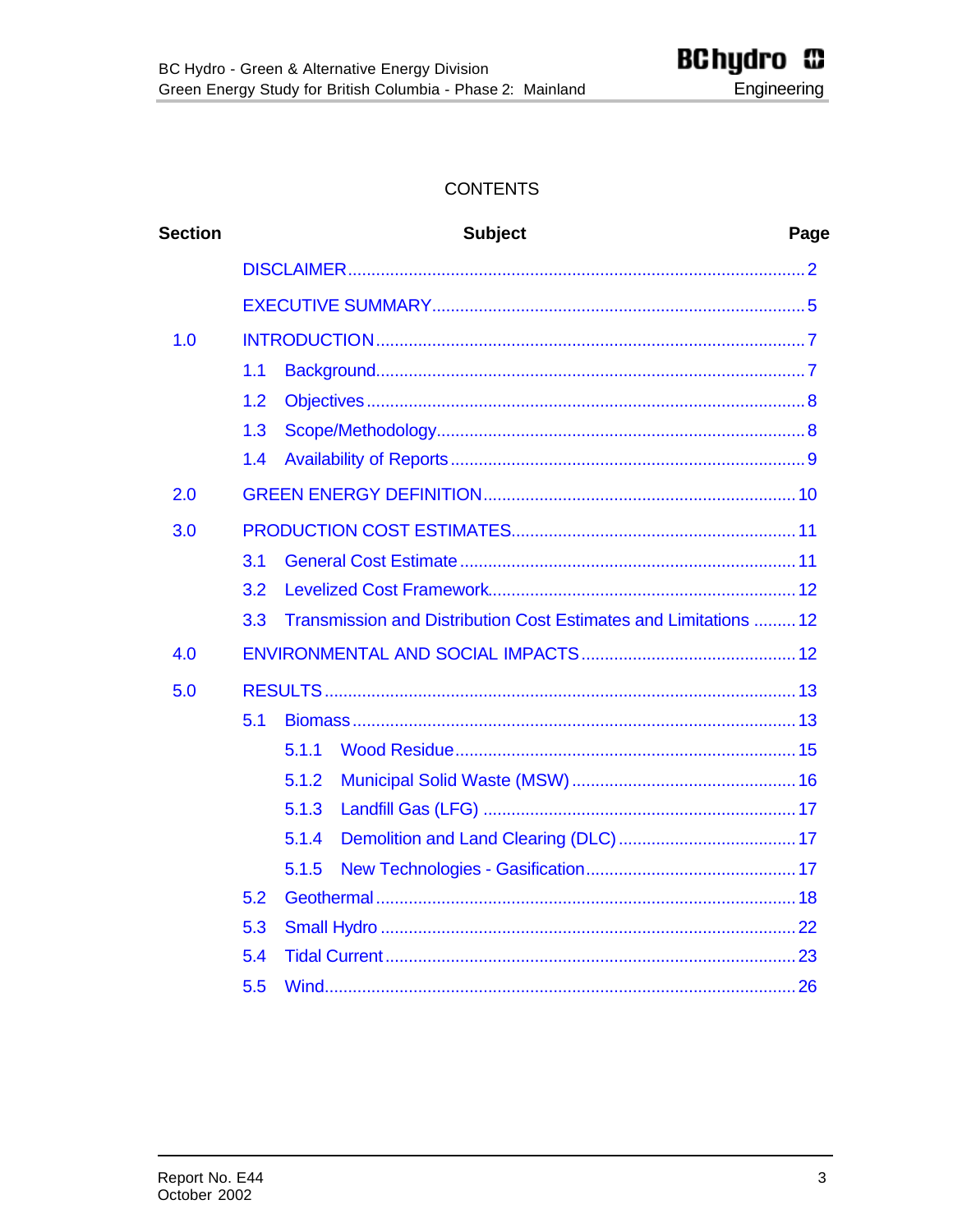## CONTENTS – (Cont'd)

| <b>Section</b> | <b>Subject</b>                                                        | Page |  |  |
|----------------|-----------------------------------------------------------------------|------|--|--|
| 5.0            | RESULTS - Cont'd                                                      |      |  |  |
|                | Building Integrated Photovoltaic (BIPV) Solar and<br>5.6 <sup>2</sup> |      |  |  |
|                | 5.6.1                                                                 |      |  |  |
|                |                                                                       |      |  |  |
| 6.0            |                                                                       |      |  |  |
|                |                                                                       |      |  |  |
|                |                                                                       |      |  |  |
|                |                                                                       |      |  |  |
|                | B.C. Green Energy Study - Phase 2: Mainland - Summary Table           |      |  |  |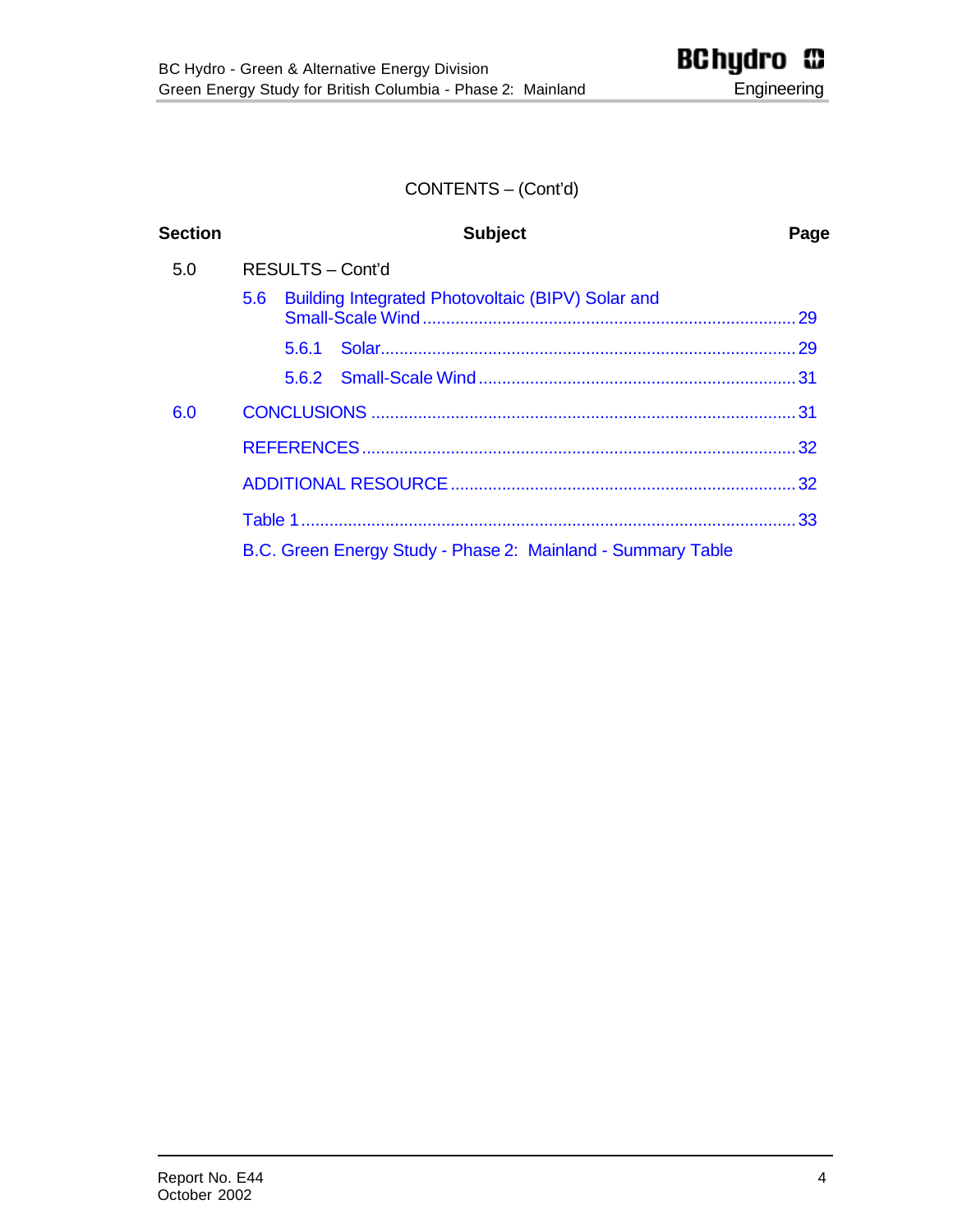# <span id="page-4-0"></span>**EXECUTIVE SUMMARY**

BC Hydro is exploring the potential for green energy—that is, energy generated from renewable resources through licensable and environmentally and socially responsible projects—to contribute to meeting future demand for electricity in British Columbia. The Green Energy Study for British Columbia is a pre-feasibility level assessment of the potential for developing green energy resources. Detailed green criteria can be accessed on BC Hydro's web site www.bchydro.com/greenipp.

Phase 1 of the study evaluated the resources on Vancouver Island. This report summarizes Phase 2 of the study, which considered the resources on the mainland of B.C. as well as tidal current energy around Vancouver Island. The study identifies opportunities in British Columbia for green energy and supports the body of information for existing initiatives under BC Hydro's Green and Alternative Energy Program. It is also a tool that can inform resource planning and the assessment of future generation options.

The study focused on resources that represent the best potential for utility development of green energy. Six separate reports were completed by consultants to investigate the following resources and their related technologies: biomass, geothermal, small hydro, tidal current, wind, and Building Integrated Photovoltaic (BIPV) solar and small-scale wind.

The main components of the study included: identification and evaluation of sites with the highest potential for development, an estimate of the levelized cost of energy, a review of the energy conversion technologies, and an assessment of the environmental and socio-economic impacts of development. The study provides potential capacity and energy production for development and is not an exhaustive inventory or an estimate of the total resource capability.

All the resources studied, with the exception of BIPV solar applications and small-scale wind, have the potential to contribute to the province's resource mix. From the projects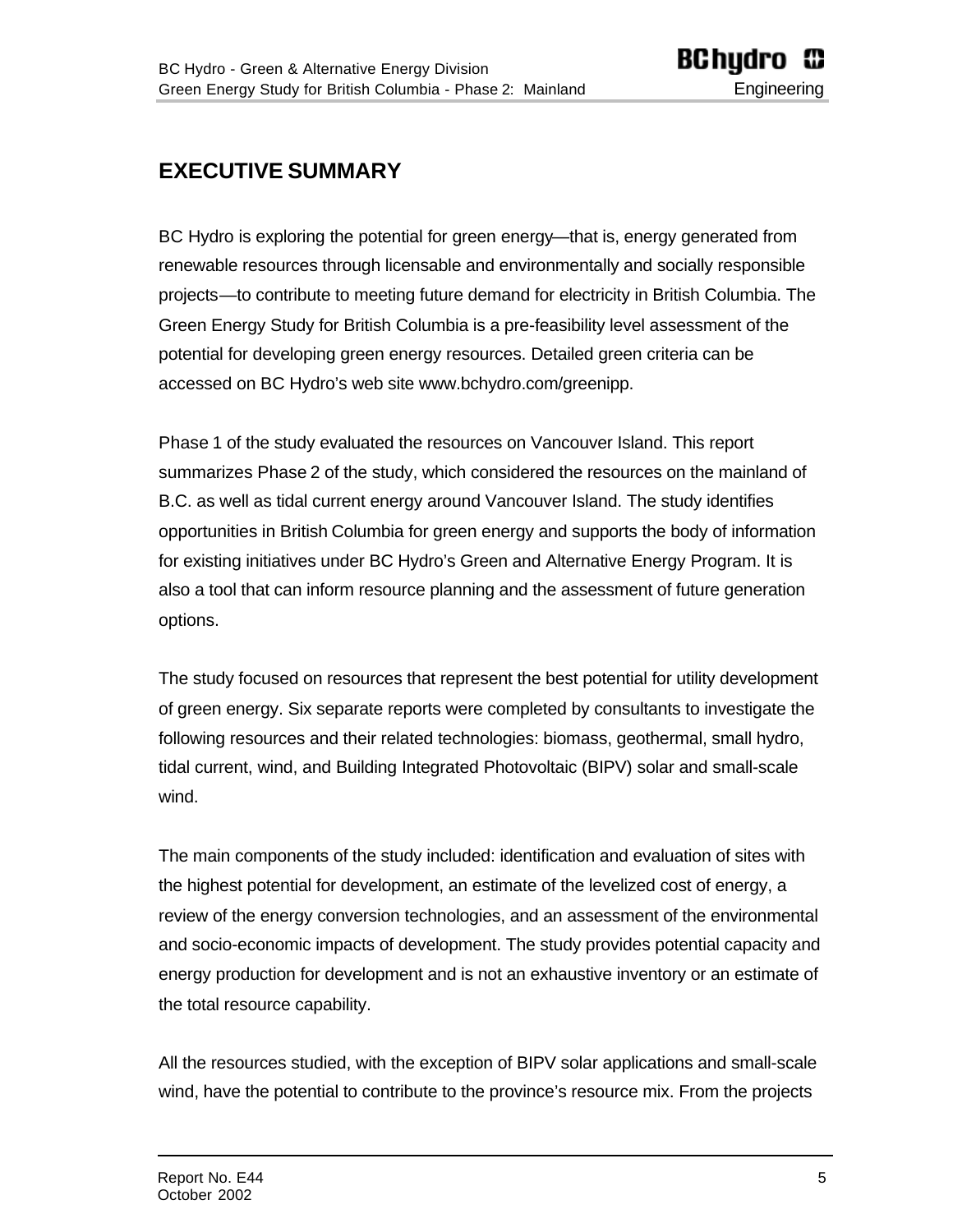identified, a potential nameplate capacity of about 5000 megawatts is estimated with a potential annual energy production of about 18 000 gigawatt hours. Production costs for the potential green energy range between four and 25 cents per kilowatt-hour. Since many of these resources are seen as near-commercial, the production costs are expected to decrease as the technologies develop, the resources are better understood and the processes for developing the resources are established. Other resource attributes and impacts, such as dispatchability and greenhouse gas reductions, are important for consideration of green energy in the resource mix. It must be emphasized that this is a pre-feasibility study, and further research may show that some of these potential projects will not be practical to develop, due to cost, location, dispatchability or other factors including, in some cases, the stage of development of the related technologies.

Green energy generation results in low or no emissions of greenhouse gases, sulphur oxides and local air pollutants. Since the sources are renewable, these projects do not deplete the Earth's resources. However, no energy resource is benign and the environmental aspects can vary from resource to resource.

All forms of generation—including green generation—have their benefits and their limitations. Understanding these issues sets the stage for planning and developing a sustainable resource mix.

BC Hydro actively supports the green and alternative energy sectors through three types of initiatives: commercial (acquiring green energy from IPPs or industrial customers with commercially competitive projects that also meet green criteria), nearcommercial (enabling the development of green resources that are still not at the commercially competitive stage in B.C.) and retail (our Green Power Certificates product for businesses). Based on the results of this Green Energy Study for British Columbia—Phase 2: Mainland, there is promising potential for developing green energy in B.C.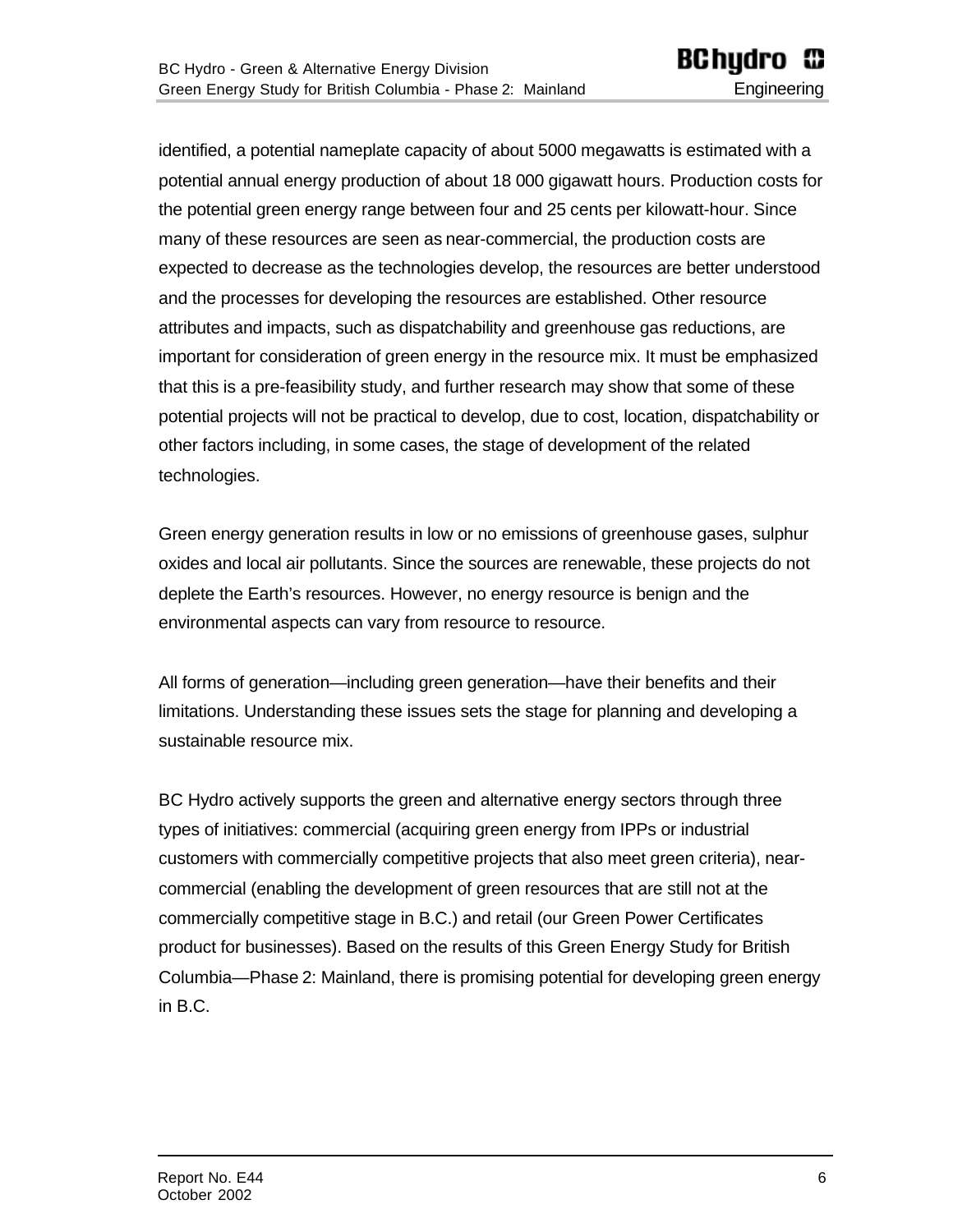## <span id="page-6-0"></span>**1.0 INTRODUCTION**

#### **1.1 Background**

This report presents the results of the pre-feasibility level studies for Phase 2 of the Green Energy Study for British Columbia. Phase 1 of the study evaluated the green energy resources on Vancouver Island and led to the announcement of a Green Energy Demonstration Project for Vancouver Island, involving wind, small/micro hydro and ocean wave energy resources. Electricity from the demonstration project is scheduled to enter BC Hydro's power grid in 2003/04.

Phase 2 of the study involved an assessment of green energy resources on the mainland of British Columbia, as well as tidal current energy around Vancouver Island.

BC Hydro is exploring the potential for green energy resources to help meet future demand for electricity in British Columbia. The results of this study can inform resource planning and the assessment of future generation options.

It should be emphasized that this study is at a "pre-feasibility" level, and uses available information and limited additional studies, modelling, and field investigations to assess the resource potential, capacity, energy, impacts, and cost estimates for potential green energy resources. Further study and investigation are needed before any of the identified potential resources are developed.

BC Hydro engaged the services of consultants to prepare separate studies on the different resources considered. The main components of the study included: identification and evaluation of sites with the highest potential for development, an estimate of the levelized cost of energy, a review of the energy conversion technologies, and an assessment of the environmental and socio-economic impacts of development. This report,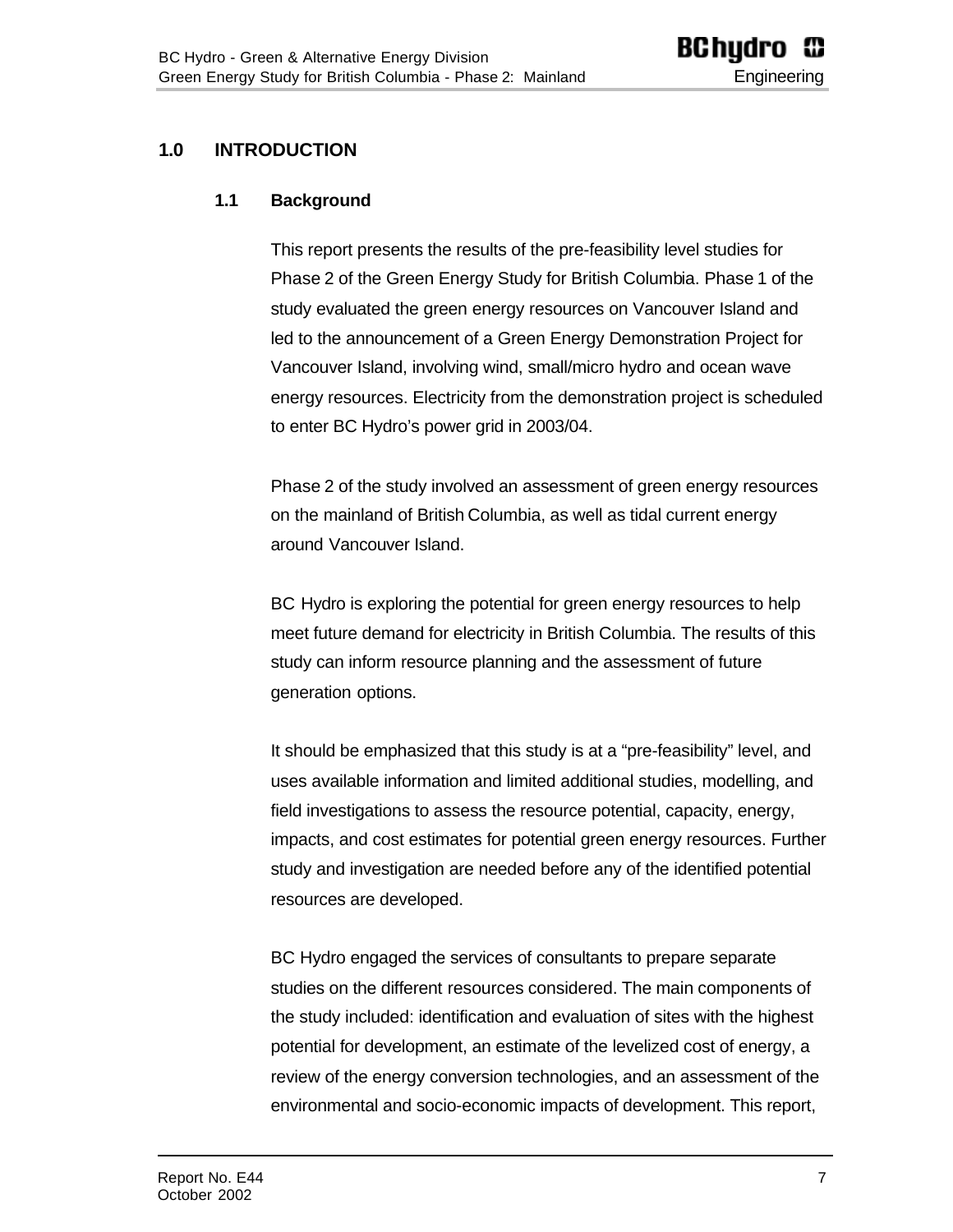<span id="page-7-0"></span>prepared by BC Hydro and based on the consultants' reports, is a summary of the results.

#### **1.2 Objective**

The objective of the study is to investigate alternative energy resources that could potentially meet new electricity supply needs.

The study identifies opportunities in British Columbia for green energy and supports the body of information for existing initiatives under BC Hydro's Green and Alternative Energy Program. It is also a tool that can inform resource planning and the assessment of future generation options.

#### <span id="page-7-1"></span>**1.3 Scope/Methodology**

In order to meet the objectives, the study focused on resources that represent the best potential for utility development of green energy. Six separate reports were completed by consultants to investigate the following resources and their related technologies: biomass, geothermal, small hydro, tidal current, wind, and Building Integrated Photovoltaic (BIPV) solar and small-scale wind.

The level of study for each resource depended on the level of current information on the resource, the potential of the resource to provide for electrical generation in British Columbia, and the stage of development of the energy conversion technology.

The study includes the following components:

- Identification of specific sites that have the most potential for development
- Estimates for capacity, production and generating characteristics such as capacity factor and predictability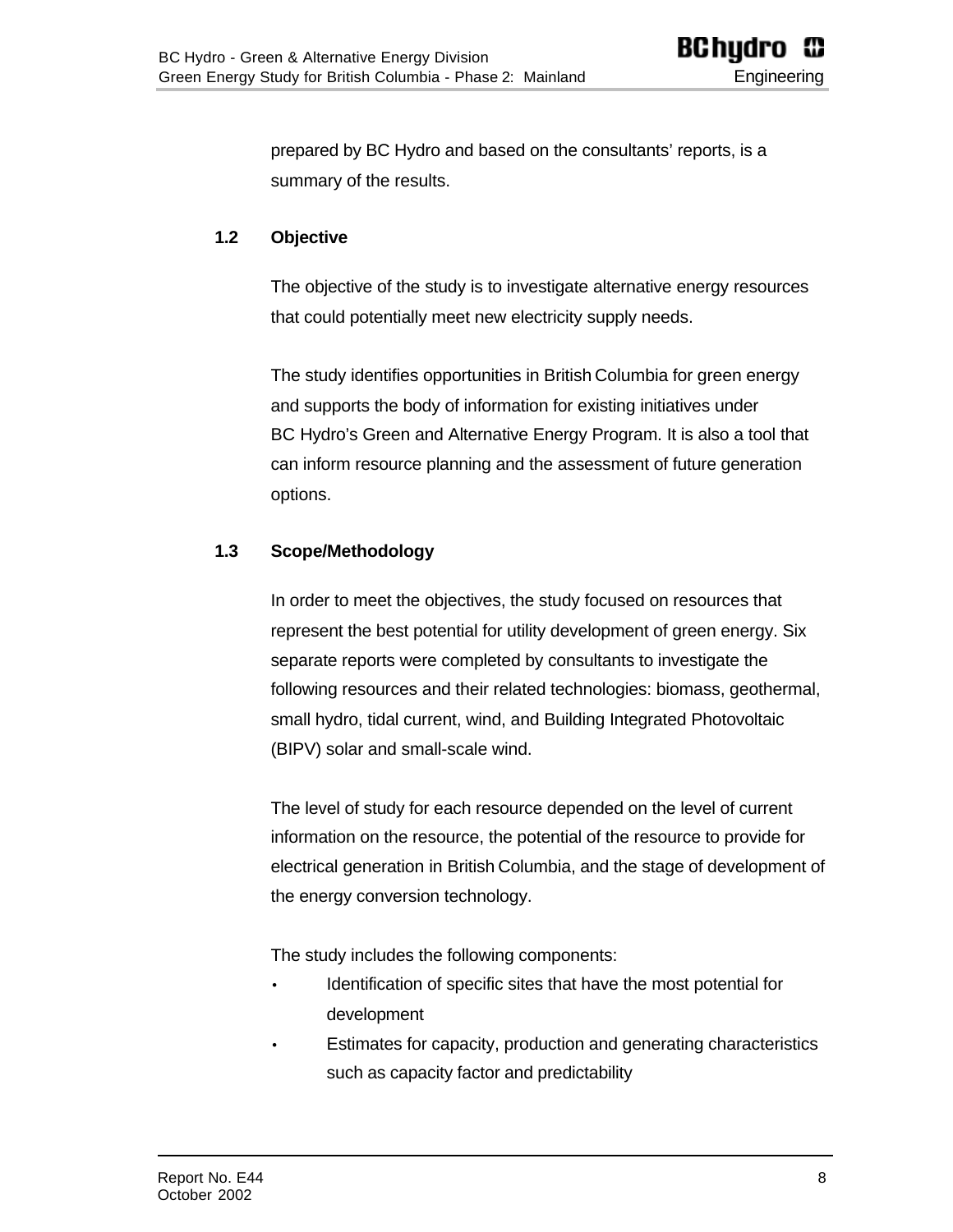- Estimates of production costs to yield a levelized cost in 2002 dollars
- General site transmission, distribution and interconnection requirements
- A review and evaluation of the technologies that are commercially available or in the R&D stage for use in the relevant applications
- Potential environmental and social impacts
- Characteristics/attributes for future resource decision-making
- Preliminary outline of actions required for development
- Constraints/limitations to development
- Recommendations of next steps in terms of process for development

The study focused on near-commercial green energy resources. Some resources and technologies that are commercial in other parts of the world may not be considered commercial in British Columbia because they have yet to be developed or do not compete economically with the relatively inexpensive and abundant conventional resources in the province, such as large hydro.

The study identifies opportunities in British Columbia for green energy. Further research may show that some of the specific sites or resources identified will not be practical to develop for a variety of reasons. Similarly, a significant number of other sites will likely be discovered or become feasible to develop as technologies evolve. Although it gives a good overview of what is known about the resources, the study is not an exhaustive inventory and cannot be relied on as sufficient information for any investment or development decision.

#### <span id="page-8-0"></span>**1.4 Availability of Reports**

Separate reports were prepared by consultants for the six resources considered in this study. Along with this summary report, the tidal current,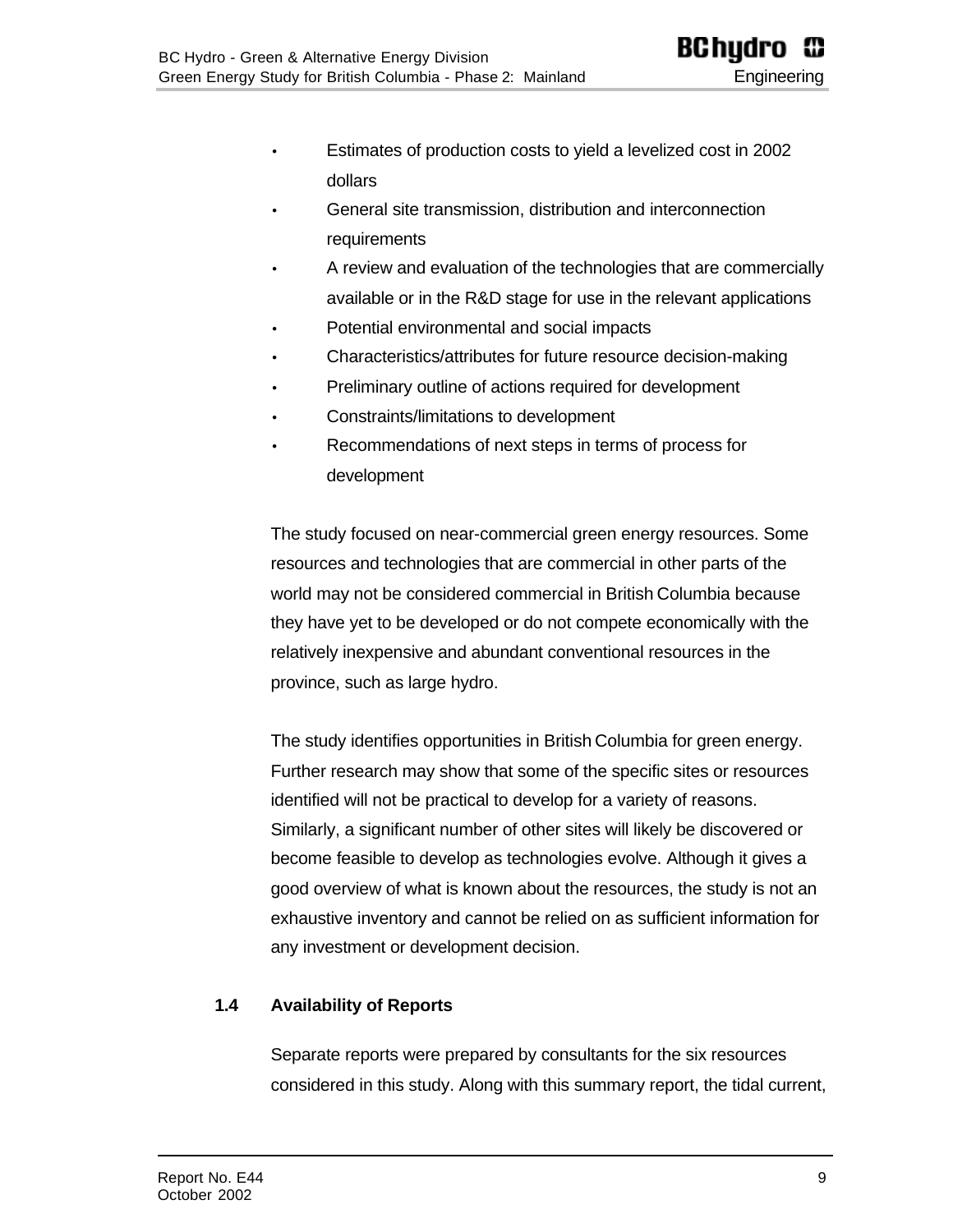small hydro, and BIPV solar and small-scale wind reports are being made public, through posting on BC Hydro's web site. By providing the information in these three reports to all interested parties, including potential developers, BC Hydro's goal is to enable the advancement of these near-commercial technologies.

Site-specific information and certain other data obtained through the wind, geothermal and biomass studies are considered commercially sensitive to BC Hydro and, in the case of the biomass study, some of our partners or customers. For this reason, only commercially non-sensitive information is being publicly released for these three resources, through this summary report. This includes general information on resource potential and production costs.

## <span id="page-9-0"></span>**2.0 GREEN ENERGY DEFINITION**

Green energy is defined as energy generated from renewable resources through licensable and environmentally and socially responsible developments. Detailed green criteria can be accessed through BC Hydro's website www.bchydro.com/greenipp.

Green energy generation results in low or no emissions of greenhouse gases, sulphur oxides and local air pollutants. Since the sources are renewable, these projects do not deplete the Earth's resources. However, no energy resource is benign and the environmental aspects can vary from resource to resource.

The use of green energy does have some limitations. One of the biggest is that many of these resources are intermittent. Because these resources cannot be stored on a large scale, other conventional forms of supply (for example, large hydro and natural gas) are generally needed to meet peak customer demand. While B.C. has a wealth of potential green resources, much of this potential is located far from the electricity grid, making development prohibitively expensive. Some green energy technologies are still in the prototype testing stage and it will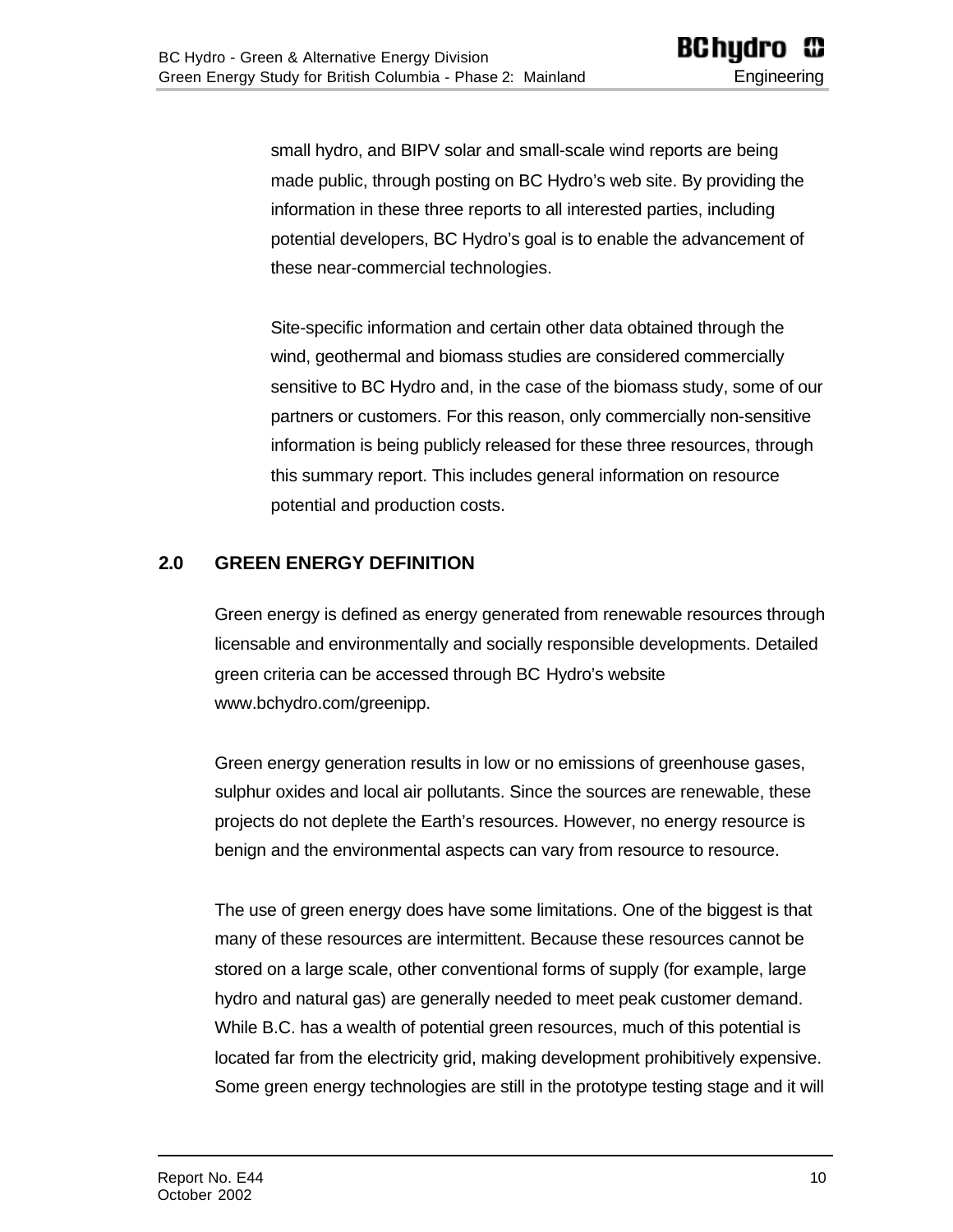be some time before they are practical at a utility scale and economic feasibility can be proven.

All forms of generation—including green generation—have their benefits and their limitations. Understanding these issues sets the stage for planning and developing a sustainable resource mix.

## <span id="page-10-1"></span><span id="page-10-0"></span>**3.0 PRODUCTION COST ESTIMATES**

Cost estimates were completed for each of the resources studied. Consultants estimated the capital, operating and maintenance costs for the potential projects at the sites that they identified, as well as other costs and credits as they pertained to the specific cases. BC Hydro provided estimates for the transmission, distribution and interconnection costs for each resource<sup>1</sup>.

#### **3.1 General Cost Estimate**

The costs calculated in this study are estimates, and are based on the pre-feasibility level studies. A common framework for estimating the cost for energy production for each resource was used, with the exception of small hydro<sup>2</sup>. The production costs calculated are unit energy costs, levelized in year 2002 Canadian dollars and represented in cents per kilowatt hour (¢/kWh). This is a useful value for comparing the costeffectiveness of different resources. The costs capture production costs only. "Value" items, such as dispatchability or greenhouse gas (GHG) credits, are *not* included in the estimates.

 1 Individual transmission, distribution and interconnection cost estimates were not done for the Small Hydro study, due to the number of potential projects. These costs were estimated by Sigma Engineering and are detailed in their report.

<sup>2</sup> Due to the number of sites evaluated, Sigma Engineering used their own template for cost estimates. The approach is comparable to that used for the other resources.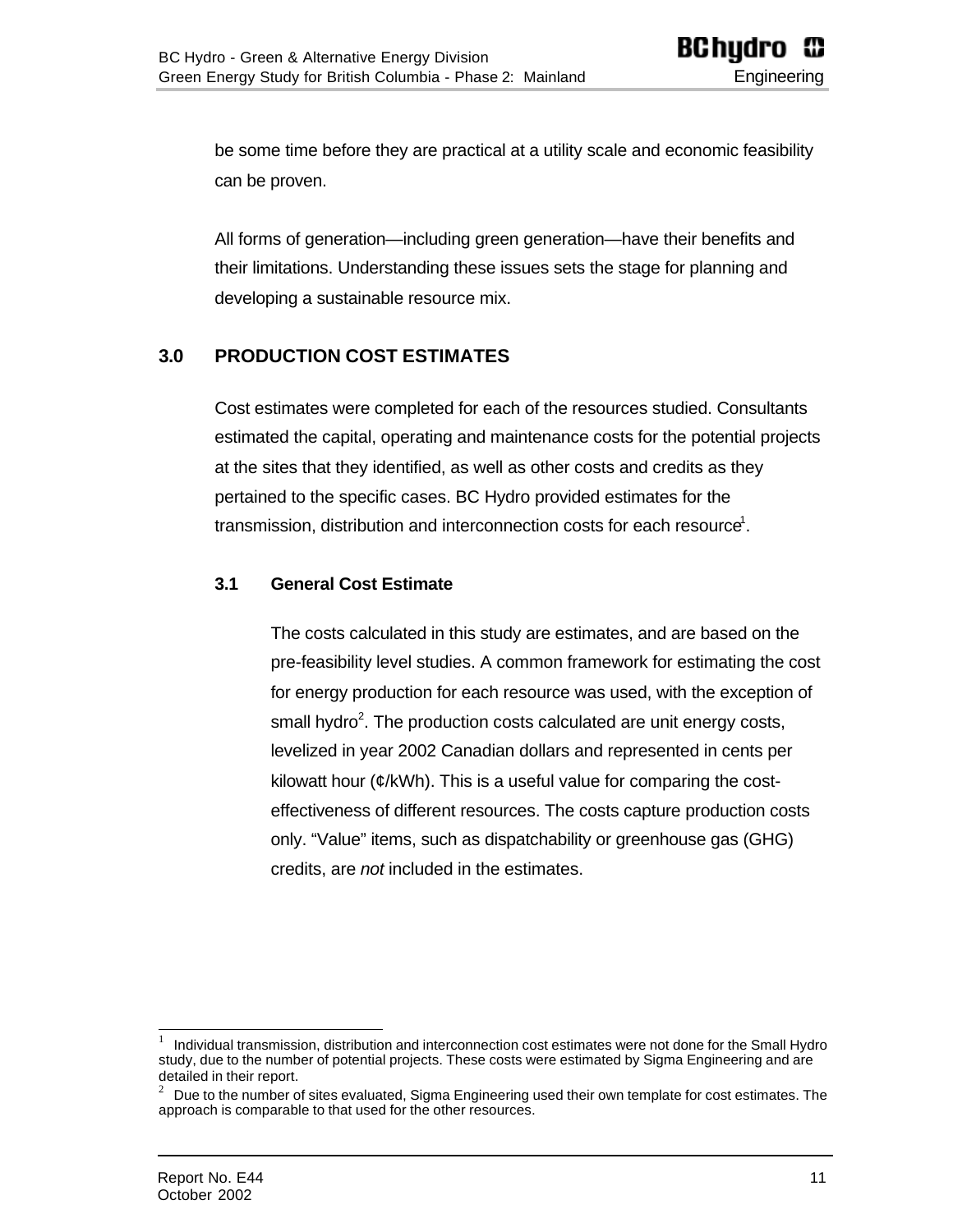#### <span id="page-11-0"></span>**3.2 Levelized Cost Framework**

The following financial parameters were used in the cost estimates:

- 1. An inflation rate of 0% was assumed.
- 2. A nominal interest rate of 8% was assumed.
- 3. No taxes were included.
- 4. Interest during construction was included where the construction period was more than a year.
- 5. Net Present Value (NPV) was calculated for the costs over an estimated project life of 20 to 30 years (depending on the resource).

#### <span id="page-11-1"></span>**3.3 Transmission and Distribution Cost Estimates and Limitations**

BC Hydro's Transmission and Distribution Planning groups provided cost estimates for the potential sites identified in the study. Estimates are preliminary, subject to site and project specifics and system conditions. No system impact studies were performed, nor are system reinforcement and network upgrade costs included. The costs of environmental impact assessment, public consultation and site approval for transmission and distribution components were also not included.

#### <span id="page-11-2"></span>**4.0 ENVIRONMENTAL AND SOCIAL IMPACTS**

Environmental, social, and economic criteria were considered when quantifying resource potential and identifying specific projects based on available existing information. A potential project for any of these resources would need to be reviewed to determine whether it meets BC Hydro's Green Energy Criteria.

Wind, small hydro, solar, geothermal and tidal current resources have low or negligible greenhouse gas emissions. Biomass generation creates greenhouse gas and other air emissions, but is considered neutral provided the source of the biomass fuel is sustainable. All projects for these resources have the potential to create GHG credits and to be considered green energy projects under BC Hydro's definition.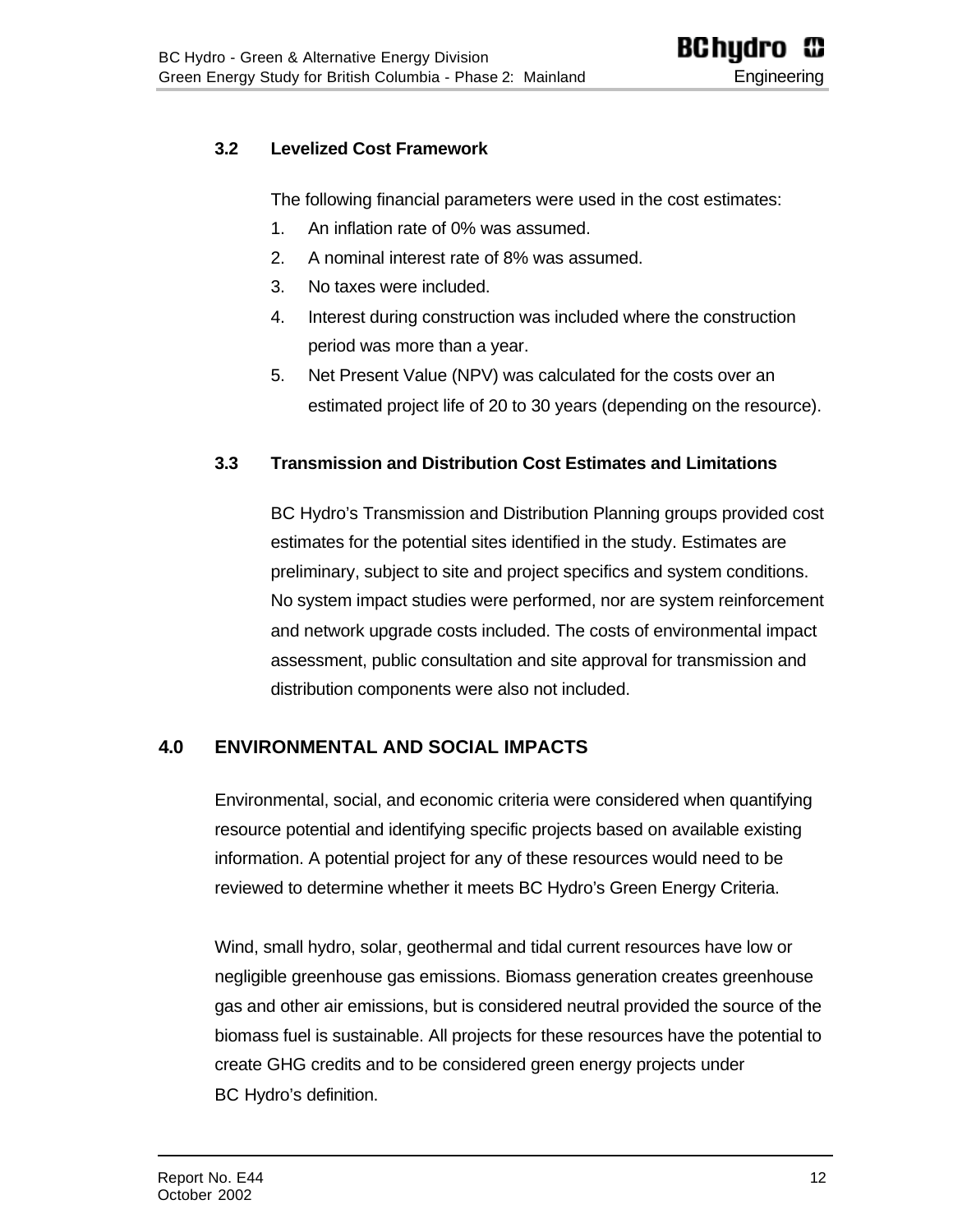The environmental analysis done for each resource was preliminary. The wind and geothermal studies considered the environmental impacts specific to potential project sites. The other resource studies considered the impacts in general terms assuming typical project development circumstances. Further screening and impact assessment would need to be conducted at the next stage in feasibility assessment of specific projects.

First Nations and other communities may be impacted by development of resources. Impacts may be positive, such as economic development and job creation. Potential conflicts may be greater for the land-based resources (wind, small hydro and geothermal) as well as for projects requiring new transmission lines. Consultation with communities and other stakeholders that would be impacted by a project would be a required regulatory step in the development process.

## <span id="page-12-1"></span><span id="page-12-0"></span>**5.0 RESULTS**

The results of the studies done for each of the potential green energy resources are briefly summarized below. These summaries describe the resources and their characteristics, the technologies for energy conversion, the impacts and attributes, and the estimated energy potential and costs. The nature and development stage of the resources are different and, therefore, the focus and format of the results vary somewhat. It should be noted that the final qualification of each resource as "green" would need to be determined on a project-specific basis. Further investigations, feasibility studies, and detailed design would be required for the specific resources and sites prior to development. A summary of the results of the study is provided in Table 1.

#### **5.1 Biomass**

*Summary: The biomass resources studied include wood residue, demolition and land clearing waste (DLC), landfill gas, and municipal solid waste (MSW). The largest opportunities for development are*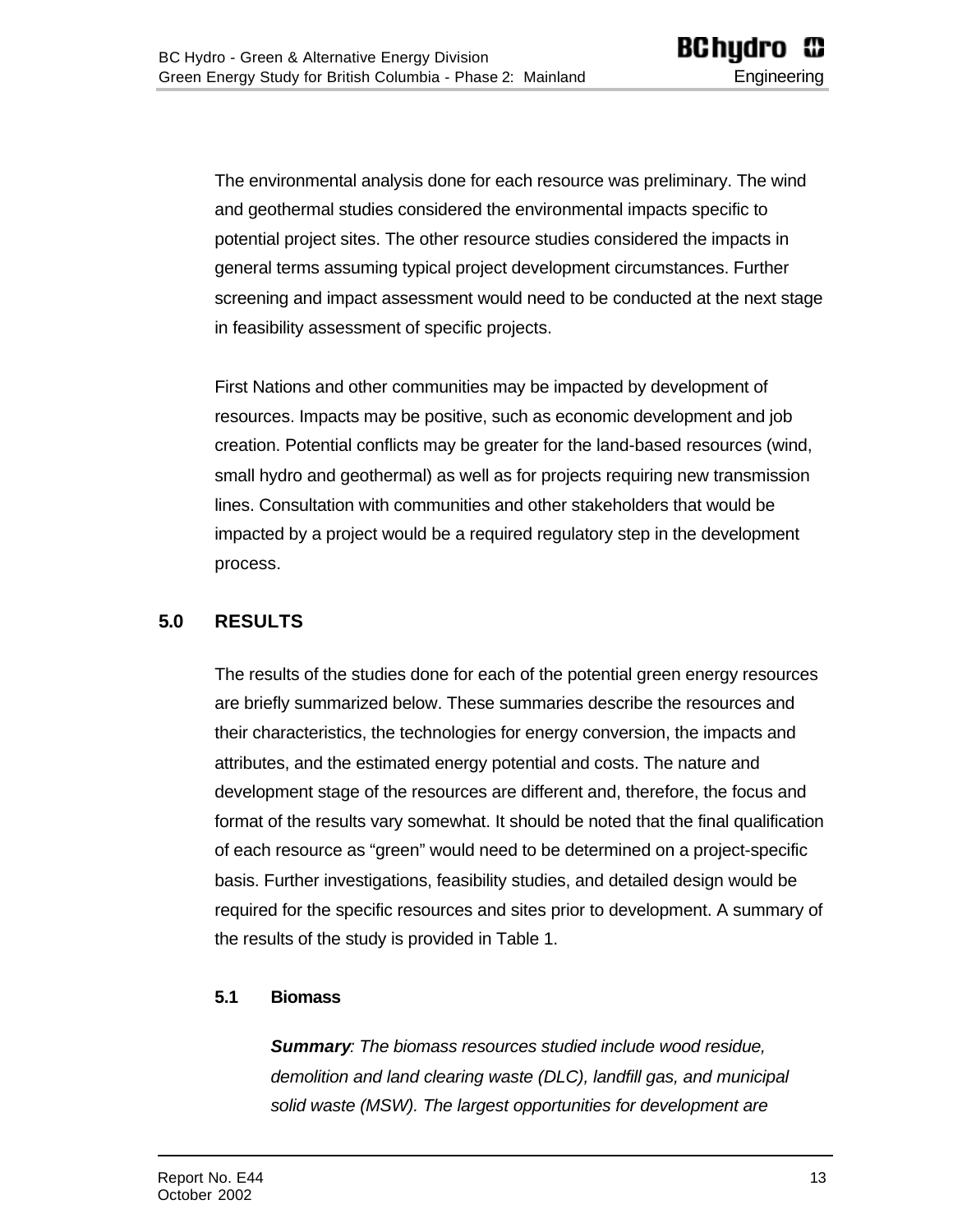*primarily for wood residue co-generation systems. The identified biomass projects have an energy potential of approximately 240 MW (1935 GWh per year) with capacity factors between 65% and 100%. The production costs range between four and 10 cents per kWh.*

Biomass is defined as organic material derived from plants. Biomass is produced through photosynthesis as plants convert the sun's energy into chemical energy. The chemical energy in biomass can be extracted through combustion to produce energy that can be used as heat or power.

The most abundant source of biomass fuel in British Columbia is wood residue, a by-product from sawmills and other forestry operations. Other major sources of biomass fuel include municipal solid waste, demolition and land clearing waste, and agricultural waste, most of which is now disposed of in landfills. Anaerobic decomposition of organic material in landfills produces another source of biomass fuel, landfill gas.

Sustainably managed biomass resources are considered green because they are renewable and do not contribute to global warming. Carbon dioxide generated from the combustion of biomass is consumed as plants re-grow, so that as long as the resource is sustainably managed (for example, through replanting), the net contribution of carbon dioxide to the atmosphere is zero. Using wood residue in energy projects can also reduce the amount incinerated in beehive burners, greatly reducing the particulate emissions associated with that biomass.

Because biomass projects are generally situated in developed and populated areas, they offer some advantages. They do not require long transmission line extensions, although the transmission or distribution may require system upgrades. As well, many biomass projects can contribute to economic development through employment and encouragement of industry.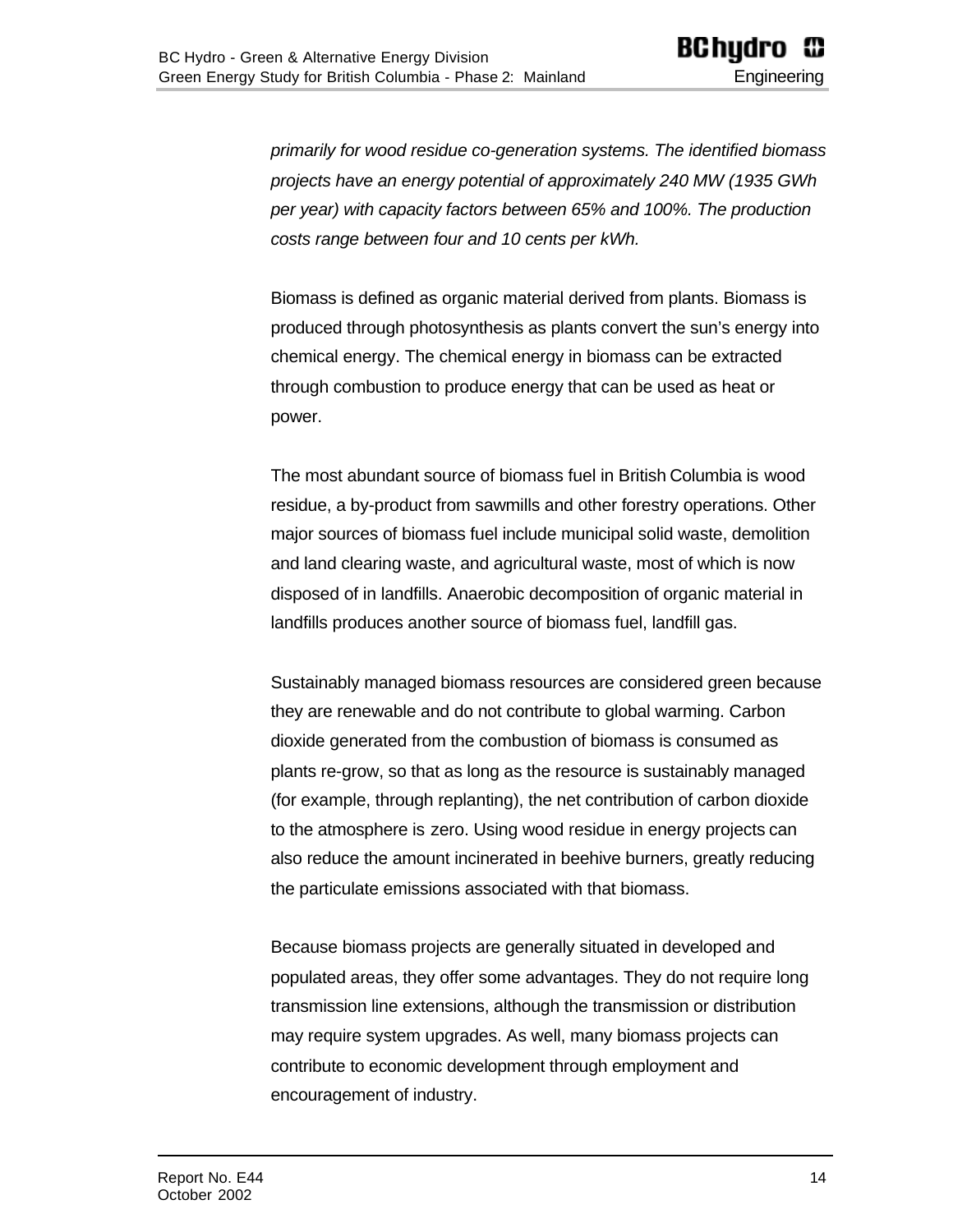<span id="page-14-0"></span>The following summarizes the biomass resource potential identified in this study and the corresponding projects and technologies that would be considered for development. Actual potential, particularly for wood residue projects, can fluctuate depending on forestry operations, other demands for biomass, and policies for the related industries.

#### *5.1.1 Wood Residue*

In British Columbia over 600 MW of power is currently generated from biomass fuels. The majority of this generation is at pulp and paper mills on Vancouver Island and the coast.

Over 6.1 million Bone Dry Tonnes (BDt) of wood residue is generated annually by forest products operations on the mainland of British Columbia. About 4.9 million BDt or 80% of this volume is produced at sawmills, with the balance coming from chip plants, plywood mills, and other forest industry operations.

Some 4.5 million BDt or 74% of the total is consumed in pulp mill boilers, cogeneration plants, power plants, medium-density fibreboard plants, and other facilities. The balance of approximately 1.6 million BDt is incinerated in beehive burners, making no productive use of the resource and creating significant environmental and health problems.

The productive use of this wood residue as fuel for cogeneration and power plants would provide approximately 210 MW to 220 MW of power for sale to the grid. Several projects are currently being evaluated by power developers. The projects specified in the study represent a green energy potential of 180 MW capacity (1500 GWh per year) at a cost of four to nine cents per kWh.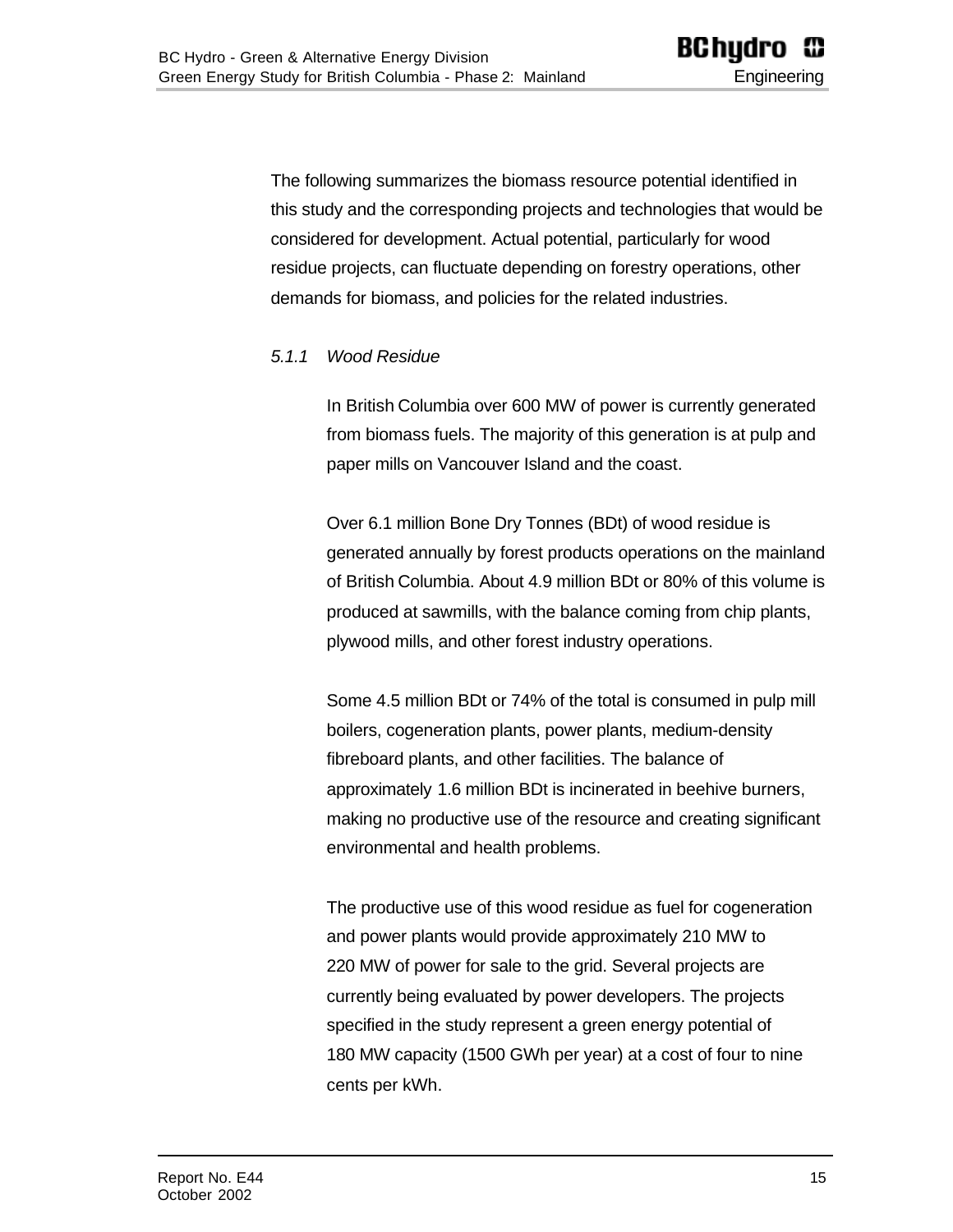Wood residue projects that result in the closure of beehive burners contribute to improved air quality and reduced health problems.

#### <span id="page-15-0"></span>*5.1.2 Municipal Solid Waste (MSW)*

Over 4.2 million tonnes of municipal solid waste (MSW) is generated annually in British Columbia, of which 43% or 1.8 million tonnes is recycled. The balance of 2.4 million tonnes is disposed of primarily in landfills, with less than 10% being incinerated. The Lower Mainland region disposes of about 1.5 million tonnes, of which 1.2 million tonnes comes under the jurisdiction of the Greater Vancouver Regional District (GVRD). Some 250 000 tonnes of the GVRD total is incinerated in its Burnaby incinerator. The balance is sent to the Vancouver and Cache Creek landfills. A turbine generator now being installed at the Burnaby incinerator will generate some 22 MW of power for the grid. The 950 000 tonnes of MSW available in the GVRD jurisdiction could generate about 90 MW of power to the grid. The Kamloops/Okanagan area produces some 100 000 tonnes of MSW, which could generate about 9 MW of power.

Unlike Europe and other jurisdictions, landfilling continues to be the primary method for disposing of MSW in British Columbia, because of the relatively low cost. It is unlikely that there will be significant additional power generation from MSW in British Columbia in the near future. The projects specified in the study represent a potential of 25 MW capacity (200 GWh per year) at a cost of five to 10 cents per kWh. Because MSW is not considered a clean and renewable resource, it does not currently meet BC Hydro's Green Energy Criteria.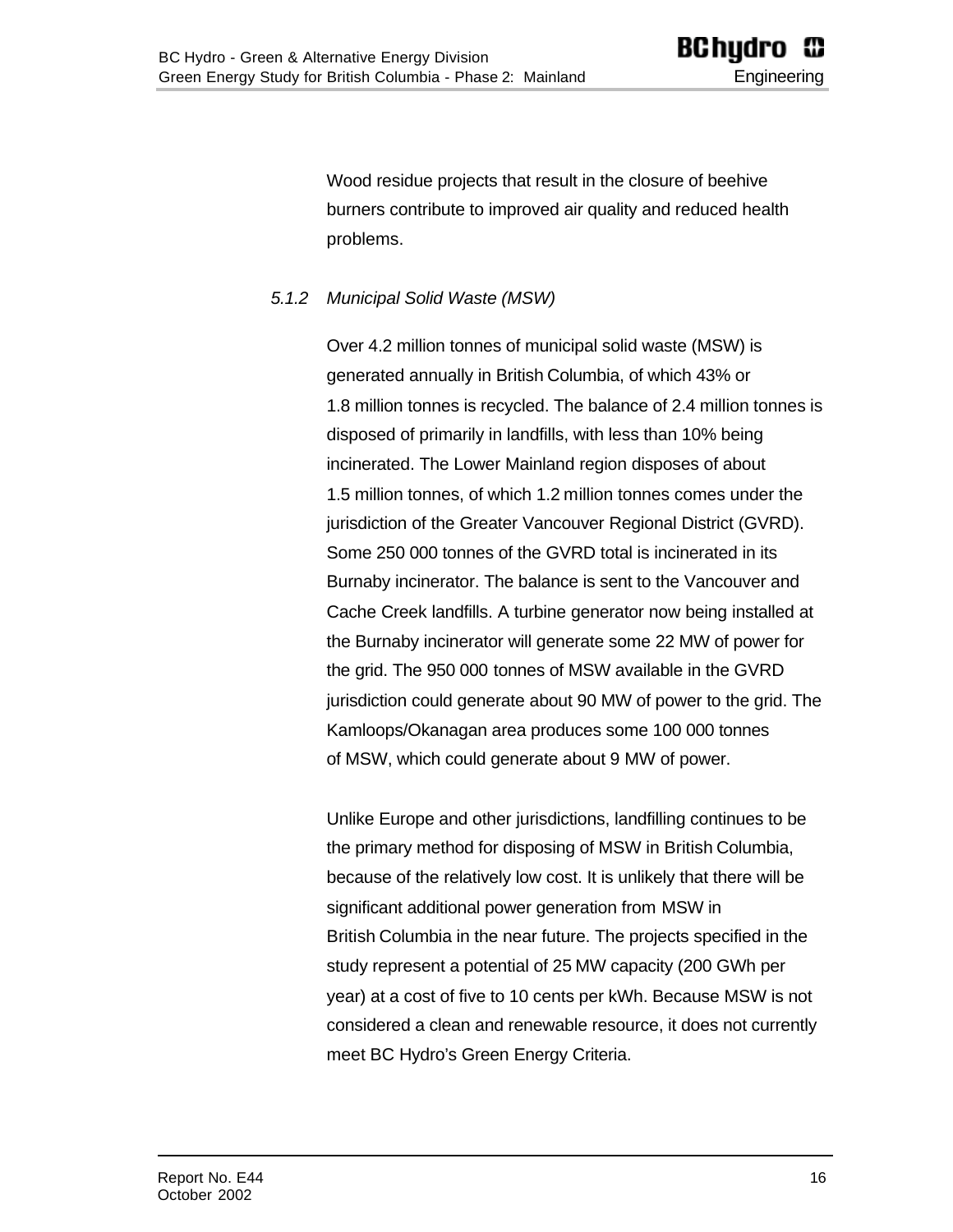#### <span id="page-16-0"></span>*5.1.3 Landfill Gas (LFG)*

Landfill gas (LFG) from landfill sites on the mainland of British Columbia has the potential to produce some 15 MW of power. An 8 MW system is now being developed at the Vancouver landfill. The balance could be from several smaller projects located at landfill sites located in the Interior; however, collection systems would have to be installed for potential power generation projects to be feasible. Generally LFG does not represent a significant source of power for the province. The projects specified in the study represent a green energy potential of 11 MW capacity (85 GWh per year) at a cost of four to five cents per kWh.

#### <span id="page-16-2"></span><span id="page-16-1"></span>*5.1.4 Demolition and Land Clearing (DLC)*

An estimated 1.5 million tonnes of demolition and land clearing waste is available annually on the British Columbia mainland. The majority is delivered to landfills at a cost considerably lower than the tipping fee that would be required to cover the cost for transporting, sorting and processing the DLC so it would be suitable as a fuel. Unless disposal in landfills is restricted, it is considered unlikely that this biomass source will be a viable fuel in the foreseeable future.

#### *5.1.5 New Technologies - Gasification*

Most wood residue biomass projects use conventional combustion/steam cycle generation systems with or without cogeneration of heat. This technology is the most feasible for large projects (over 10 MW). However, potential biomass projects that have a smaller fuel source often are not economically feasible using conventional technology.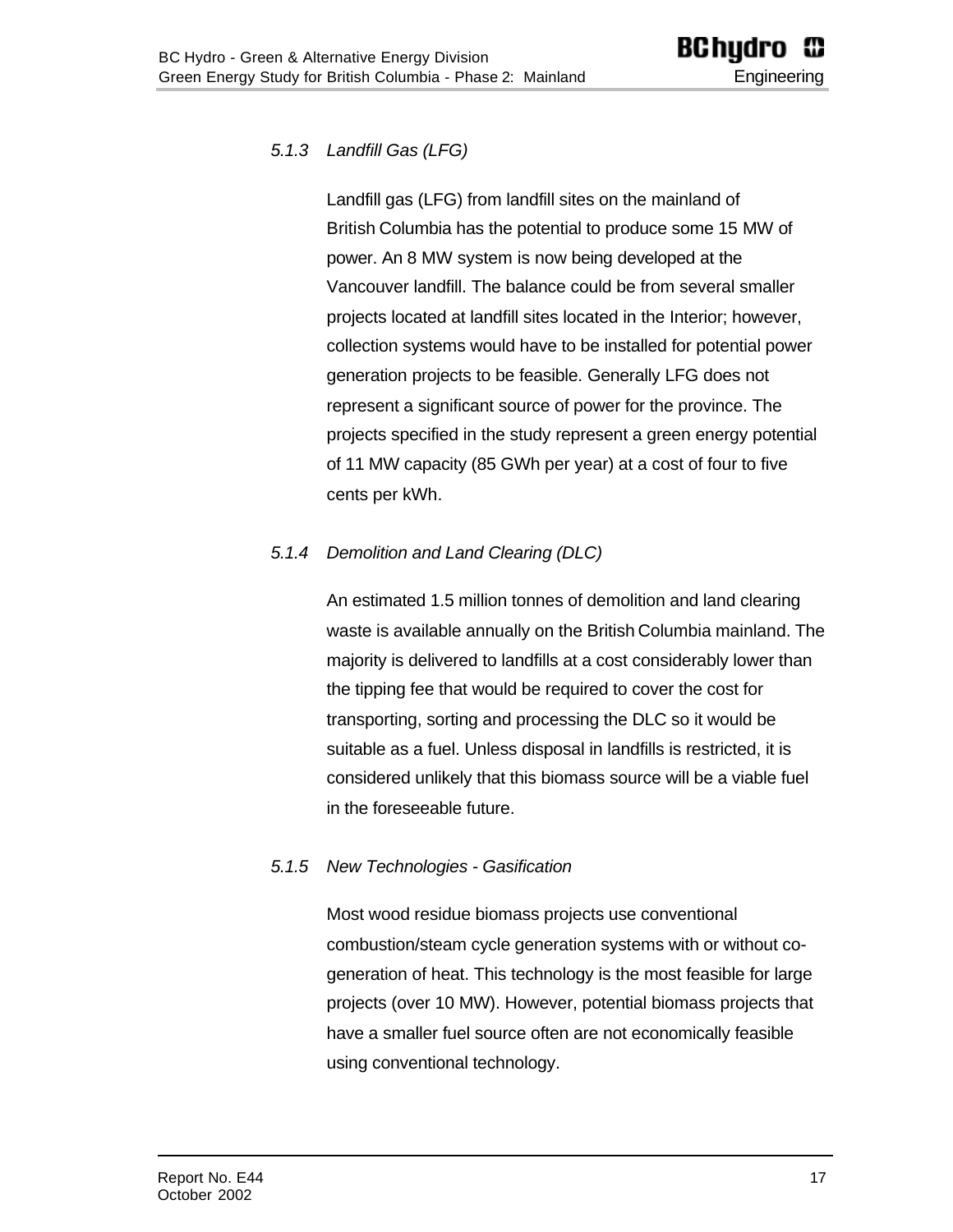New technologies have been developed for the gasification of biomass fuels. The major advantage is that a gas engine or gas turbine can be used in a combined cycle, which is 30% to 50% more efficient than conventional steam cycle technology. Also, since the gases produced by the gasifier systems contain fewer particulates, they can be used directly in existing boiler facilities to reduce fossil fuel usage and overall emissions. This also reduces the cost of emission control technology.

The main disadvantage of advanced gasification systems is that the initial capital costs can be significantly higher than for conventional systems.

British Columbia has numerous potential sites for small systems in the range of 1 MW to 5 MW. Such sites would primarily include sawmills and other forest operations that generate biomass fuel, but are located at a distance from larger projects, making the transportation costs prohibitive for a conventional biomass project. The gasification systems can also be automated, which can reduce the operating costs and improve the economics of smaller projects. The study identifies a capacity of 20 MW with energy production of 150 GWh per year at a cost of seven to 10 cents per kWh.

#### <span id="page-17-0"></span>**5.2 Geothermal**

*Summary: Geothermal energy has not yet been developed at a large scale in B.C., but there is ongoing exploration to prove the commercial viability of the resource. The identified geothermal projects have an energy potential of between 150 and 1070 MW (1200 to 9000 GWh per year) with a capacity factor of about 100%. The production costs range between five and nine cents per kWh.*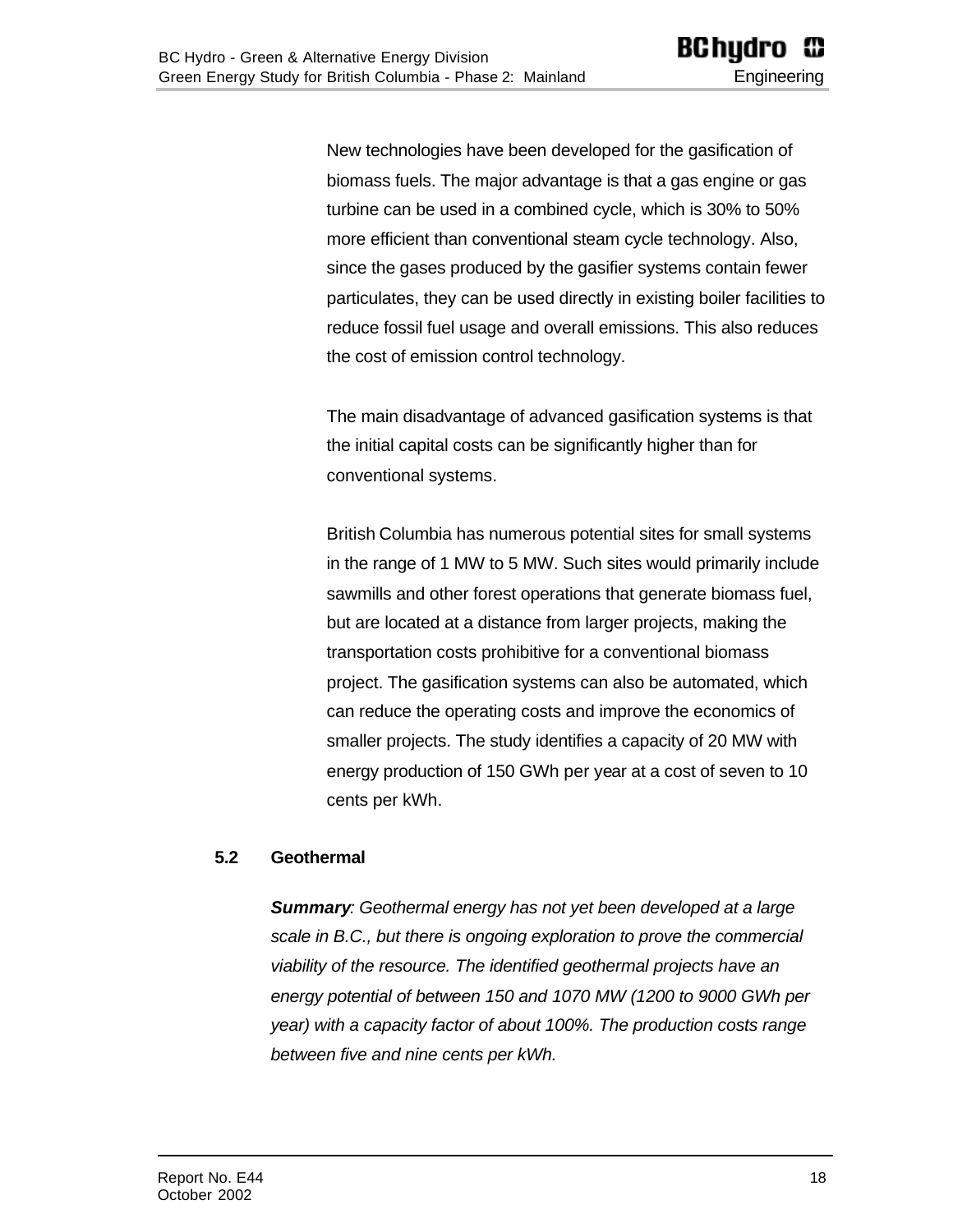Geothermal energy may be exploited where heat concentrated near the earth's surface is recoverable in the form of natural hot water or steam. Superheated thermal water is recovered from geothermal reservoirs by drilling production wells. The resources considered for this study are high-temperature, liquid-dominated convection systems at 170°C to 260°C and moderate-temperature, liquid-dominated systems between 100°C and 170°C. Resources are most commonly associated with geologically young stratovolcanos or crustal rifts. Vapour-dominated systems are not known to occur in British Columbia.

For electric power production, geothermal reservoirs are tapped by drilling production wells, typically greater than 15 centimetres in diameter and up to 3000 metres in depth. Several wells spaced 200 to 500 metres apart, each having net capacities of 2 MW to 10 MW, are connected by steam lines to a central power plant. For high-temperature (above 180°C), fluid-dominated reservoirs, a portion of the reservoir fluid is flashed to saturated steam in a separator vessel at a reduced pressure, dried and passed through a conventional steam turbine. For moderatetemperature systems (120°C to 170°C), "binary" technology is used, where the geothermal fluid produced is put through a heat exchanger in which a secondary working fluid with a low boiling temperature—such as iso-butane, benzene or propane—is vaporized. Spent geothermal fluid is commonly re-injected.

Off-the-shelf geothermal power plants are available from a variety of large suppliers, such as Mitsubishi and General Electric, and specialty companies such as Ormat International Inc. and Geothermal Power Co., Inc. Common turbine sizes are 2 MW, 10 MW, 20 MW, 55 MW, and 100 MW installed separately, in pairs, or in other combinations. Existing geothermal operations (producing from fluid-dominated reservoirs) that supply electrical power in the western United States typically vary in size from 10 MW to 260 MW.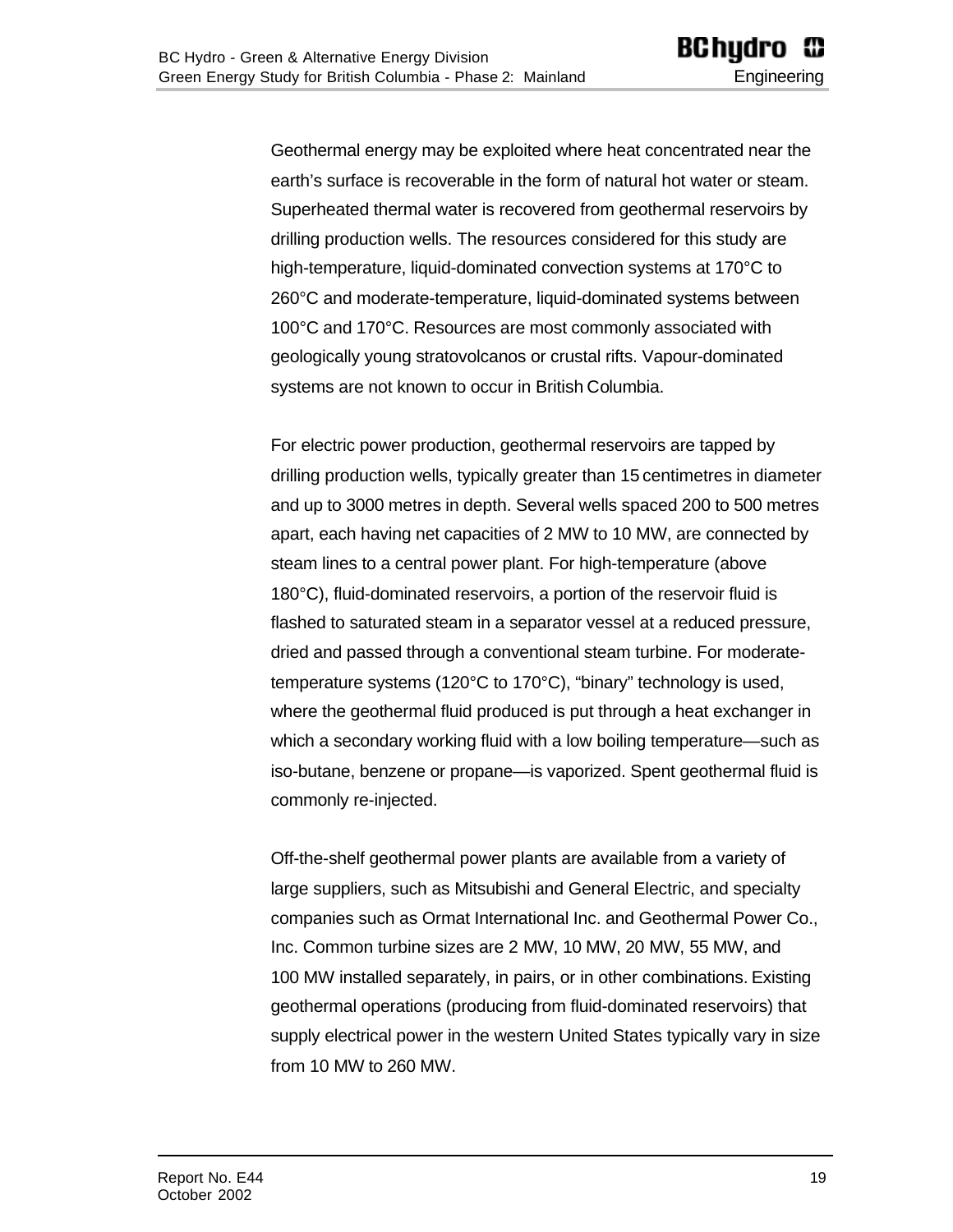Sixteen prospective geothermal sites were identified in British Columbia for potential power production based on their geologic setting (volcanism, faults), evidence of repeated volcanism and the occurrence of hot springs and other geothermal manifestations.

Of the 16 identified geothermal sites, six sites offer the greatest potential for commercial development based on currently available data on their resource characteristics and their location relative to the power grid and market. The six sites are listed below in order of decreasing potential for development:

| Site name (location)       | <b>Potential</b>           | Size (MW) |
|----------------------------|----------------------------|-----------|
| Meager Creek (Pemberton    | Leased, possible           | 100-200   |
|                            | commercial development     |           |
| Pebble Creek (Pemberton)   | Very good                  | 200       |
| Lakelse (Terrace)          | Promising for binary plant | 50        |
| Mount Cayley (Squamish)    | Promising, but severe      | 100       |
|                            | terrain                    |           |
| <b>Mount Edziza</b>        | Prospective, but little    | 200-500   |
|                            | information available      |           |
| <b>Liilooet Fault Zone</b> | Prospective, but little    | 20        |
|                            | information available      |           |

The resource potential for these sites is between 150 MW (for two to three sites with greater probability for commercial development) and 1070 MW (higher end of total potential for the six sites). The capacity factor of geothermal resources is 100% and the availability of the plants is estimated at 95%. This yields an energy production potential of between 1200 GWh and 9000 GWh. The levelized cost of energy is between five and nine cents per kWh for a range of plant sizes between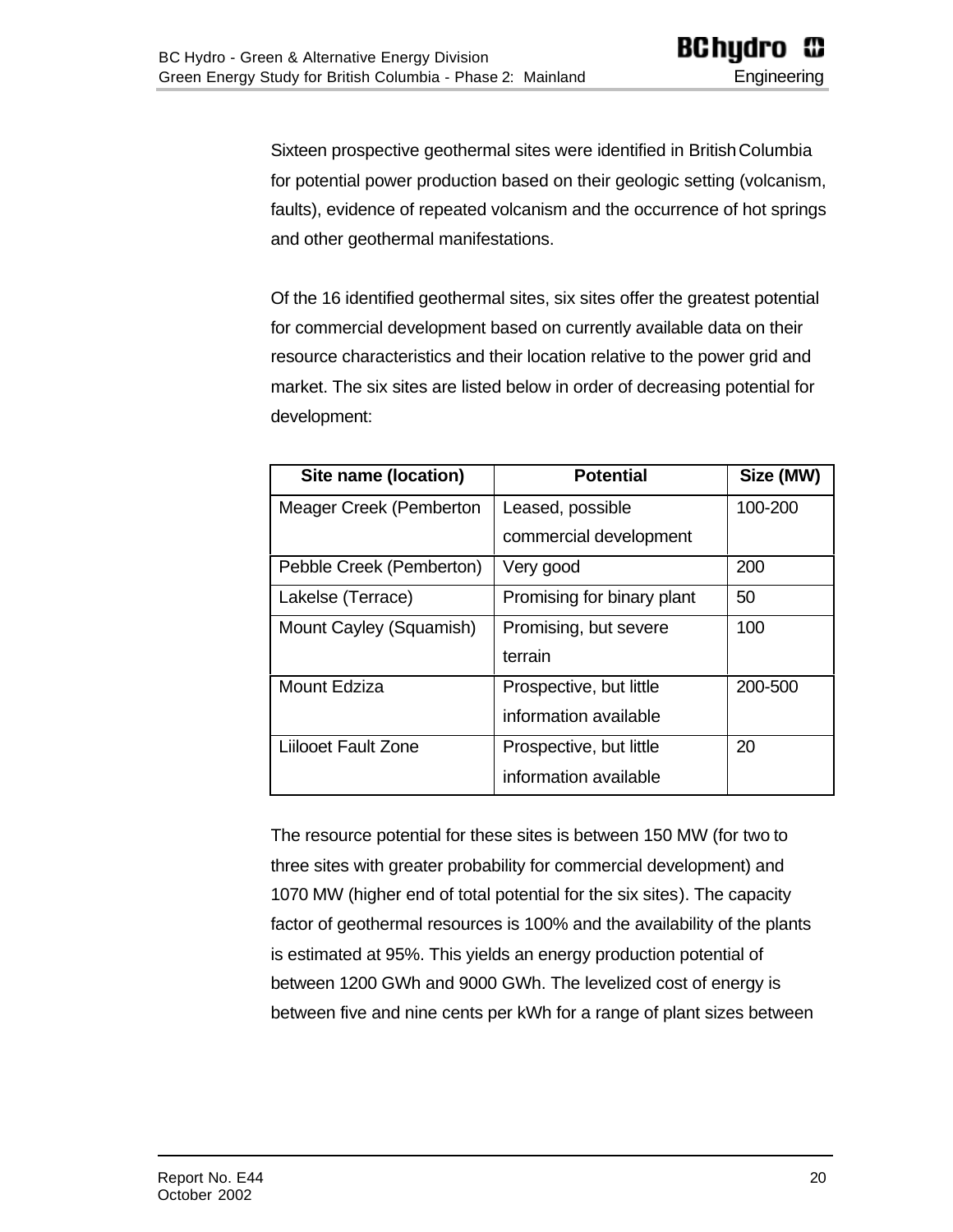10 MW and 55 MW<sup>3</sup>. Since capacity factor and resource availability are both high, geothermal plants are ideally suited to supply base power requirements.

Costly exploration and confirmation drilling is necessary at the outset of a project to determine production characteristics and the ultimate commercial production capacity of a resource. This represents high capital costs at a time when the commercial resource productivity is unconfirmed. Attractive project economics and incentives are necessary to overcome the early-stage resource risk.

Geothermal resources greater than 80°C are vested in the provincial government under the Geothermal Resources Act, revised by statute in 1996. Permits convertible to geothermal leases can be issued only by public tender. The requirement for competitive bids for permits creates a problem for exploration at this stage in the industry. More information is needed at virtually all of the prospective geothermal sites; however, private industry might not be willing to spend the money on grass-roots exploration with no assurance of the development rights. It is difficult to know with certainty how the industry will be governed in the future. Consequently, investment entails added risk.

Geothermal power is environmentally benign. A typical flash steam plant emits less than 250 kilograms (0.25 tonnes) of carbon dioxide per day per MW, compared with 5.5 tonnes per day for a coal plant and 3 tonnes per day for a methane gas plant. Binary plants are essentially free of emissions.

A number of impacts and benefits are associated with geothermal power development. These include environmental aspects, development

<sup>3</sup> These plant sizes were selected for the purpose of meaningful cost estimates. Some of the sites have the possibility of being developed in the order of hundreds of MW capacity, which would theoretically create economies of scale and lower the levelized cost.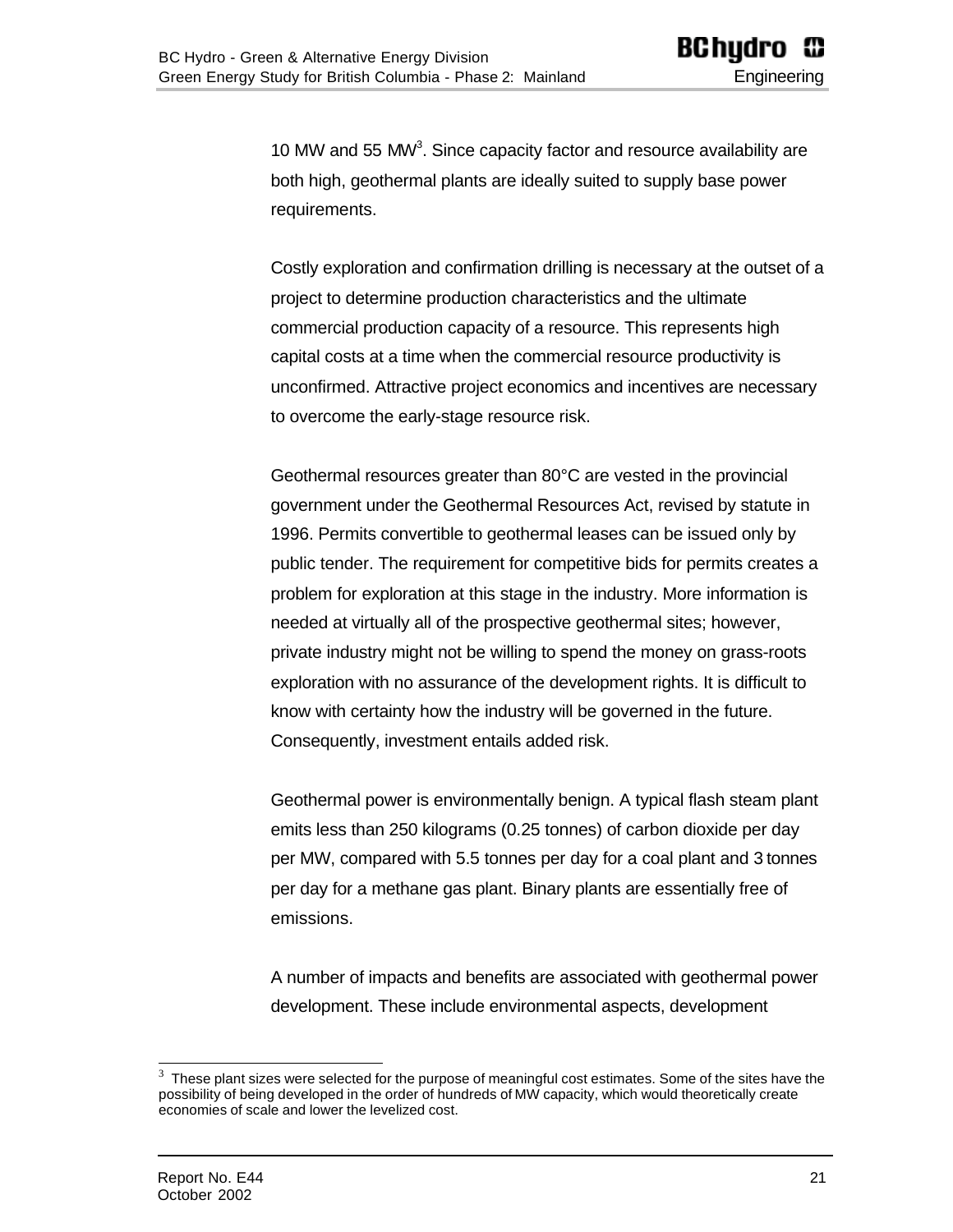<span id="page-21-0"></span>challenges and social issues. As with any energy development project, these issues depend on the project and site characteristics.

#### **5.3 Small Hydro**

*Summary: The hydro resources considered in this study are identified and evaluated as run-of-river projects up to 50 MW in size. The identified small hydro projects have an energy potential of about 2450 MW (10 700 GWh/year) with capacity factors between 25% and 70%. The production costs range between less than four and more than nine cents per kWh.*

The potential projects considered in this study are run-of-river hydro power facilities, which means that the streamflow passing through the powerhouse is essentially the flow that naturally occurs in the stream. This implies that there is no (or minimal) storage reservoir, and flows downstream of the powerhouse are virtually identical to pre-development flows.

The geography of British Columbia provides many opportunities for runof-river small hydro development. Projects identified in the study range in size from 500 kW to 47 MW and are located in most regions of the province. Because of differing terrain, site layout, and hydrology, the projects also have a range of unit energy costs.

The identified run-of-river projects represent a potential total capacity of 2454 MW with the energy production of 10 712 GWh for 756 sites. The costs range from less than four cents per kWh to more than nine cents per kWh. About 40% of the project sites, comprising 67% of the total developable energy, have identified costs of less than seven cents per kWh. (This is indicative of the fact that larger projects are generally more economical than smaller ones.) These numbers are very crude estimates; more detailed studies would be required to define the costs for each project. This may increase the costs of some of the projects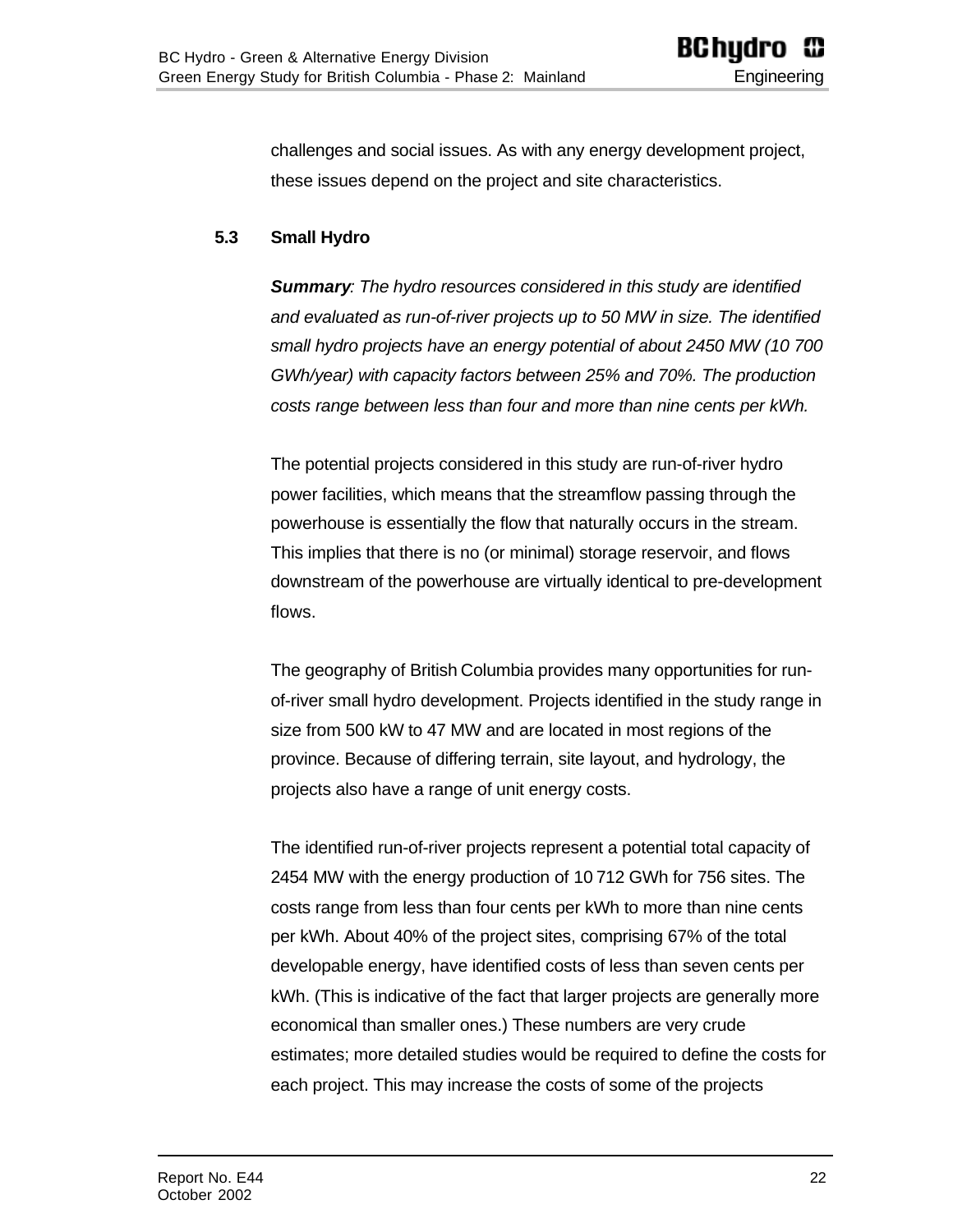identified in this study and, in some cases, indicate that the projects are not economically feasible to develop. However, further investigation will likely identify additional small hydro sites not identified in this study.

The inventory of 756 sites is based on sizing each project to the mean annual flow and assumes operating on a run-of-river basis. However, this may not be the optimal configuration for some of these projects. The study treats each project separately and includes transmission costs to the nearest location on the BC Hydro grid.

Before considering development, each site would require detailed investigation of site layout, hydrology, and interconnection costs. This information can then be used to optimize layout and for project costing.

The relative density of projects in British Columbia, combined with the relative sparseness of transmission and distribution lines, makes it sensible to consider clustered projects that can share infrastructure. Roads, transmission lines, substations, penstocks, and even power stations can potentially be shared by more than one project.

Potential issues associated with small hydro power development include environmental aspects, development challenges and social issues. Since small hydro projects have well-established technologies and development processes, these issues are well understood and detailed in the Small Hydro report, available on BC Hydro's website.

#### <span id="page-22-0"></span>**5.4 Tidal Current**

*Summary: Tidal current energy is unique among the resources investigated in this study in that it has not yet been commercially developed anywhere in the world. This study is the first assessment of its kind done for tidal current energy in B.C. Several different technologies are being developed that could realize the potential of this resource.*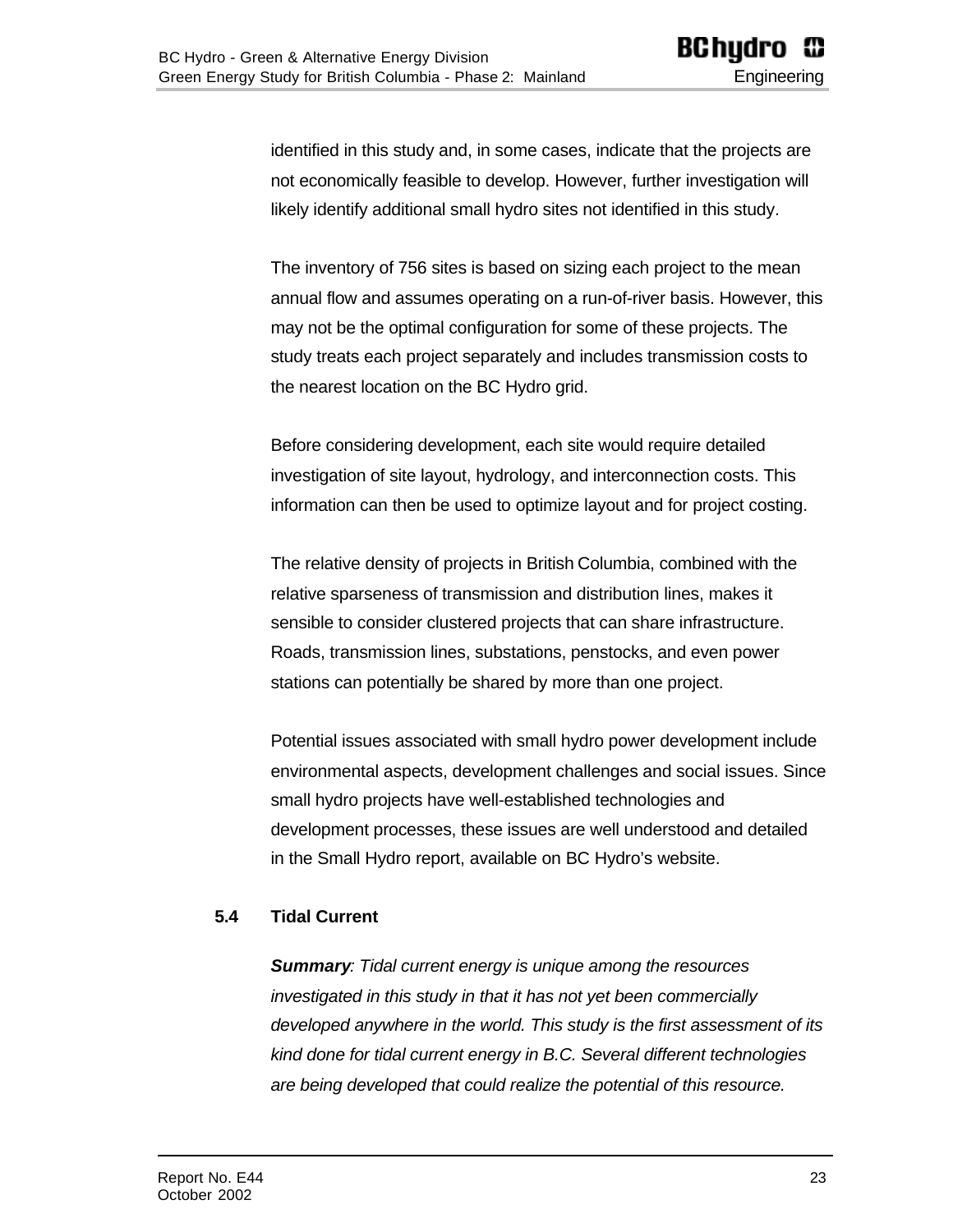*Because many of them are in the early stages of research and development, the energy production and cost estimate data are limited and have a high degree of uncertainty compared with those for the other resources. This study involved preliminary assessment of the resource and identification of potential sites. Case studies of two sites were done to produce a projection of what the resource may cost to develop. The identified tidal current projects have an energy potential of about 1500 MW (2700 GWh per year) with a capacity factor of about 20%. The production costs range between 11 and 25 cents per kWh.*

Tidal current energy is derived from the flow of coastal ocean waters in response to the tides. Large tidal currents do not necessarily require a large tidal range. Two important factors that influence the magnitude of tidal currents are the phasing of the tides (location and timing of high and low tides) and the presence of narrow passages (concentration of tidal flow). The advantages of tidal current energy include the fact that it is regular, predictable and renewable.

In British Columbia, some of the highest-velocity tidal current flows occur through the passages between the Strait of Georgia and Johnstone Strait. The tidal range is moderate (5 metres), but the tides from the Pacific through Johnstone Strait are roughly 180 degrees out of phase with the tides entering the Strait of Georgia from the southern end of Vancouver Island.

In concept, tidal energy may be viewed as being extracted directly from the kinetic energy of a tidal stream, or as being extracted from the potential energy of impounded tidal water. In reality, the two are closely related, since the extraction of kinetic energy from a tidal stream increases the slope of the hydraulic grade line, yielding "partially impounded" water on alternating ends of the tidal channel.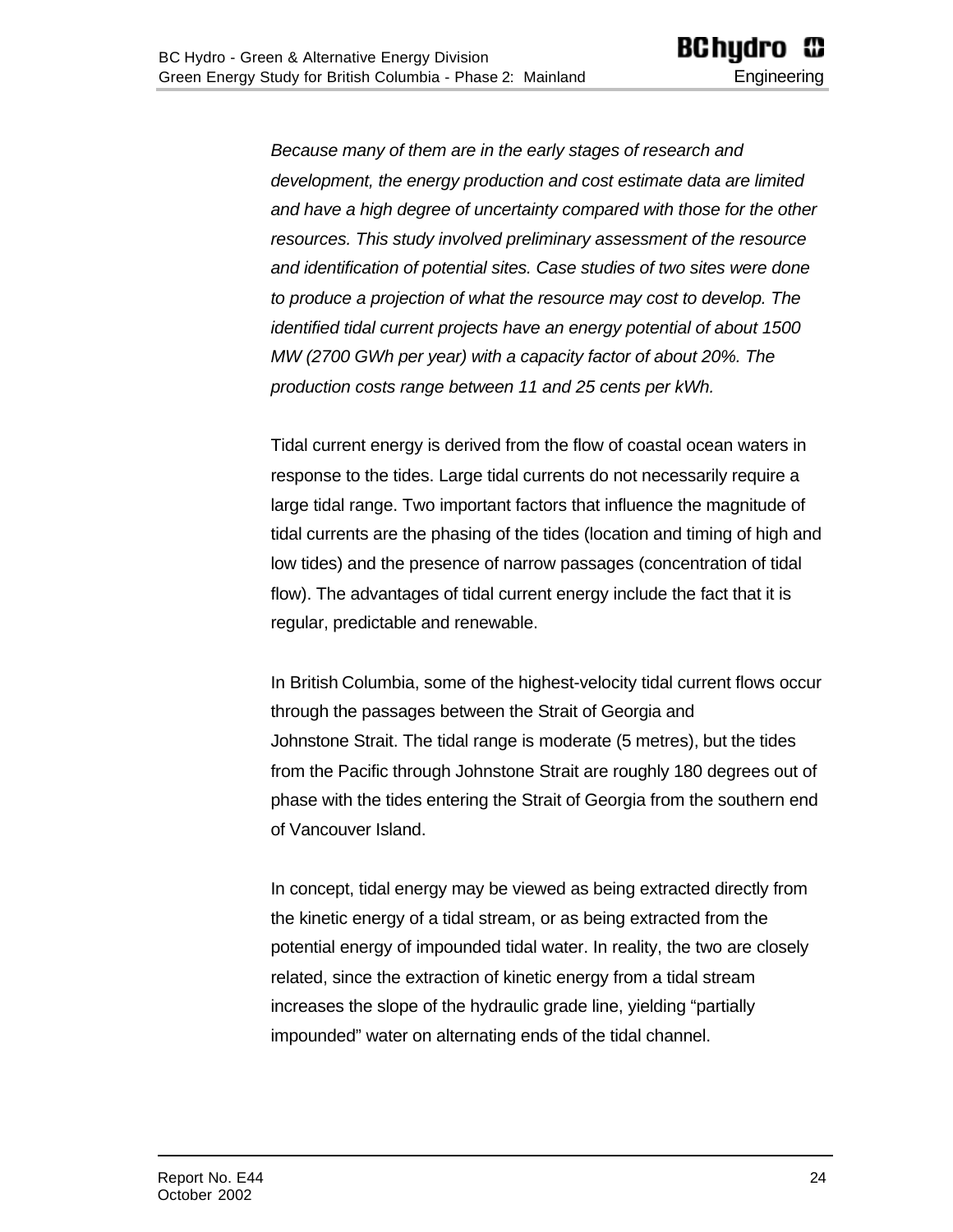The study reviewed several different tidal current technologies being developed. Each has a different configuration for extracting the power from tidal currents. In general, each technology has a component (a turbine or flow concentrator) that is installed in the tidal stream. The kinetic energy is transferred to a turbine, then converted to electricity by a generator.

The resource assessment identified 55 sites with current speeds over 2 metres per second (m/s), which would yield a gross annual energy potential in the order of 20 000 GWh. Selection of sites that are more feasible for development yielded 12 sites with a total energy production of 2700 GWh per year. It is expected that the number and capacity of potential tidal current sites could increase as the application of the technology to the resource is advanced.

Case studies of two sites were done to produce a projection of what the resource may cost to develop. As the technology is developed and the resource is better modelled, the costs are expected to decrease due to efficiencies and a larger amount of exploitable power. A large site in Discovery Passage (800 MW, 1400 GWh per year) yielded a cost of 11 cents per kWh. A smaller site at Race Passage (43 MW, 76 GWh per year) yielded a cost of 25 cents per kWh.

The environmental and socio-economic impacts of tidal current energy are dependent on location and specific physical site characteristics. Limiting these impacts would be a key consideration in siting, design and construction of each system. The effect of a tidal current development on the tidal regime is estimated to be low locally and negligible globally. Air quality impacts would also be negligible with low greenhouse gas emissions. The main impacts would be on fish and marine mammals and on navigation and fishing operations. These impacts would depend on the technology used and the site and development characteristics, and would require investigation on an individual basis.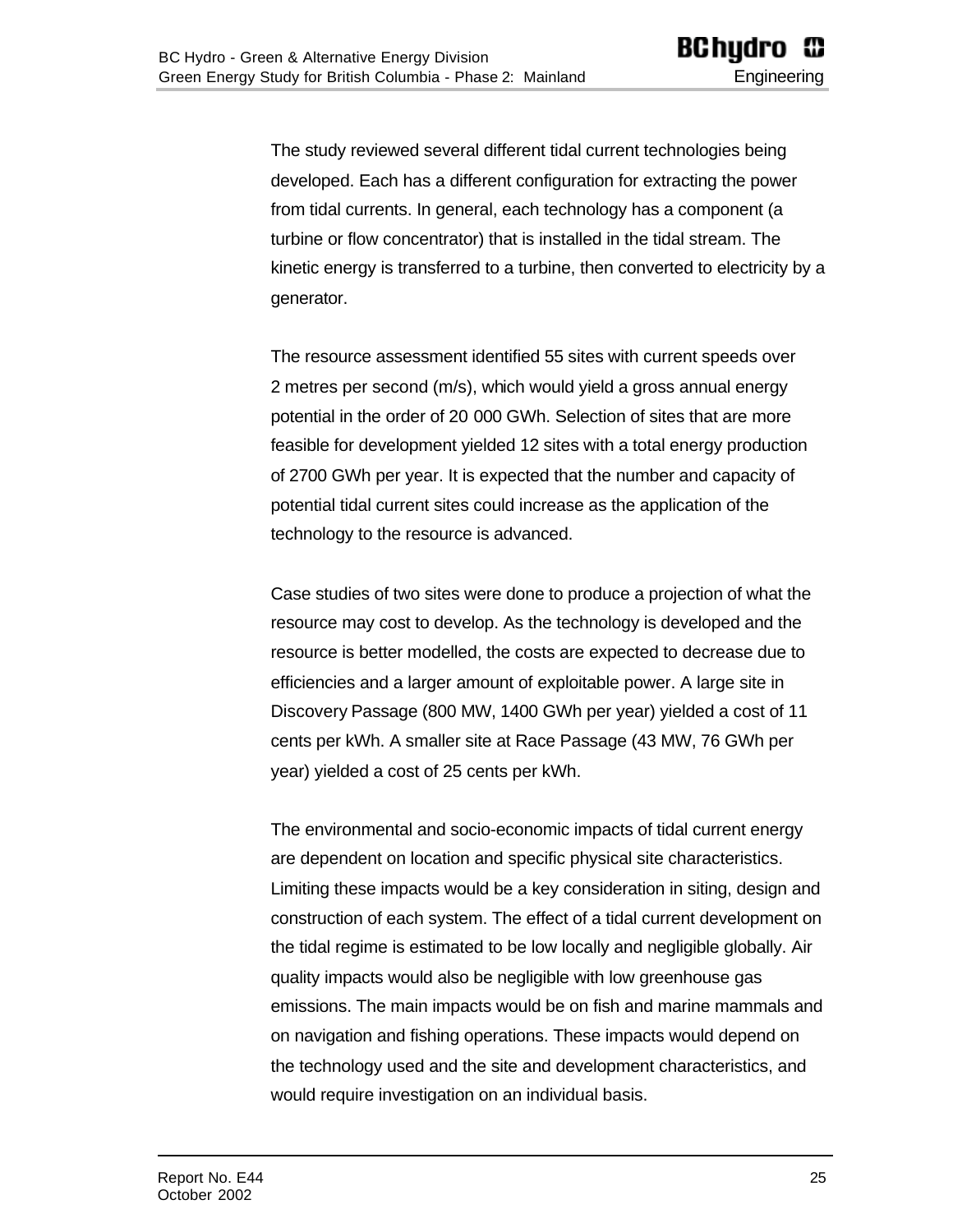<span id="page-25-0"></span>The tidal current study explores the resource issues in detail and is available on BC Hydro's website.

#### **5.5 Wind**

*Summary: Wind energy has not yet been developed at a large scale in B.C., and BC Hydro has focused much effort in the last few years on exploring and enabling this resource. The wind projects identified in this study have an energy potential of approximately 730 MW (1600 GWh/year) with capacity factors between 18% and 38%. The production costs range between six and 12 cents per kWh.*

Wind energy is considered a green energy resource because it is renewable and does not create greenhouse gas emissions linked to global warming, or other pollutants. Due to the intermittent nature of wind, wind energy is not a firm energy source, but can provide a good source of green energy as part of a resource mix. Wind turbines have been used in many parts of the world for utility-scale energy production. The technology has experienced great improvements in the last 20 years, with a resulting decrease in the cost of wind energy.

British Columbia has many windy locations; however, many of the best wind resources are in remote mountainous locations far from the transmission grid and difficult to access. In addition, turbines are best located on land with low or no vegetation. This combination of difficult terrain, along with the cold climatic conditions that are present in much of the province, presents some special challenges when developing wind energy and identifying potential sites. Nevertheless, wind energy has been developed in similar conditions in other parts of the world.

This study used a three-tiered process to identify potential wind farm locations, starting with spatial modelling conducted in a GIS (Geographic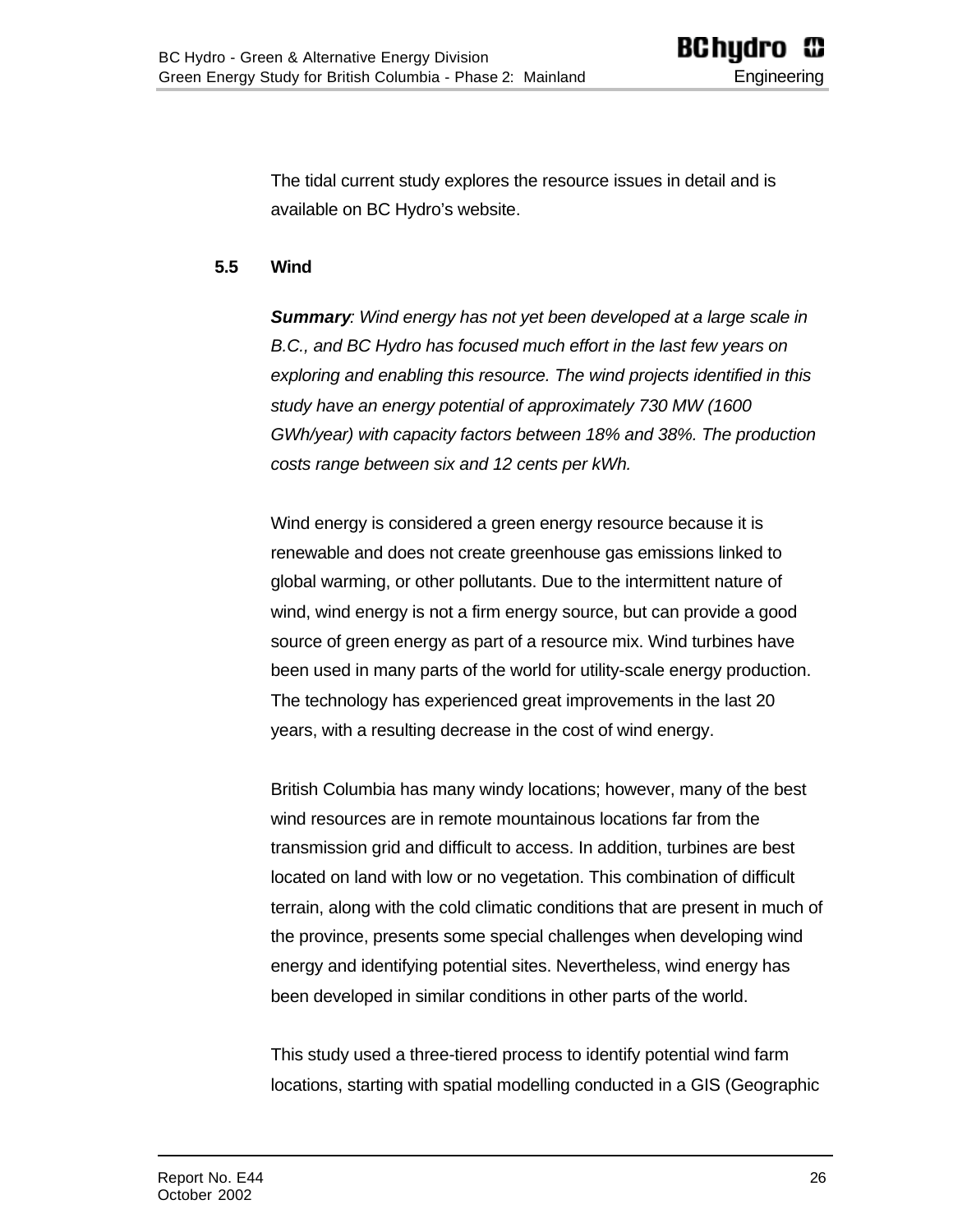Information System) platform, through to detailed investigation on smallscale maps, and finishing with site inspections. Three areas of the province appear to offer the best potential for wind development: the North-West Coast, the North-East and the South-Central Interior. At each stage of the process, the number of identified sites was reduced to concentrate the effort on sites that were the most economically viable and where construction and transmission connection were feasible. A detailed conceptual evaluation of the top 10 wind sites indicated a total potential installed capacity of 730 MW with the sites ranging from 24 to 133 MW of installed capacity. These 10 sites have a potential total energy production of 1600 GWh with production costs ranging from six to 12 cents per kWh. The study does not preclude other sites being identified in the province. The 10 sites are:

#### North-West Coast

- Mount Hays (Prince Rupert)
- Ridley Island (Prince Rupert)

#### North-East

- Mount Wartenbe (Chetwynd)
- Pingle Creek Ridge (Dawson Creek)
- Aasen (Dawson Creek)
- Bear Mountain (Dawson Creek)

#### South-Central Interior

- Sugar Loaf Mountain (Merritt)
- Ridge south of Ashcroft
- Ridge near Kingsvale
- Monte Ridge (Vernon)

One of the most important aspects in estimating the production costs of wind energy is to have a good estimate of the wind resource at a site. This generally requires monitoring the resource at the site for at least one year. For the Phase 2 study, measured data was not available for most of the sites, so the wind resource was estimated from the BC Wind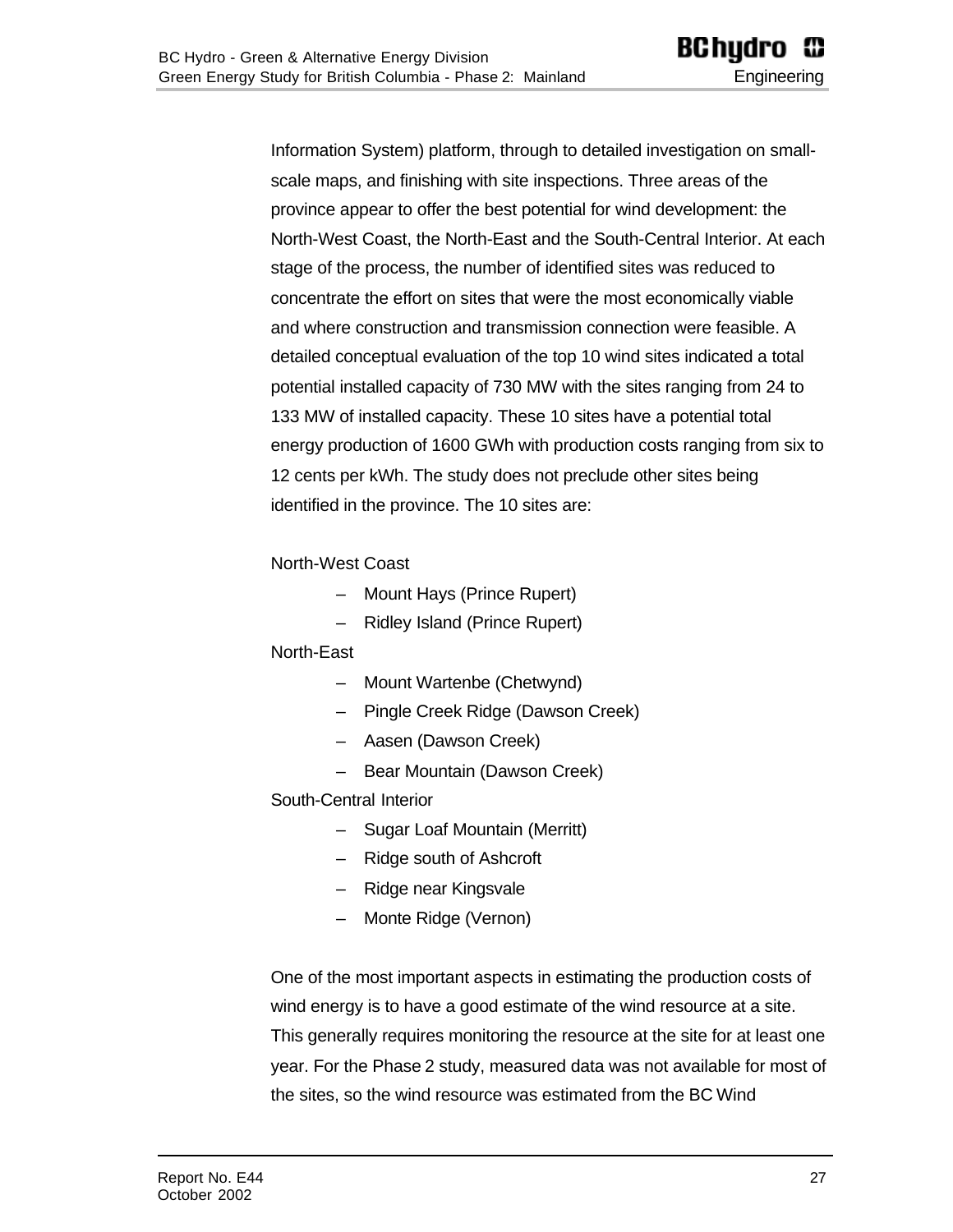Resource, which shows the mean annual wind speed at a 1 km grid scale for all of B.C. The map was derived using a meso-scale wind model that takes the topography into account. Information on the BC Wind Resource Map and the details for purchasing the map can be found on: www.bchydro.com/greenpower.

Through its wind monitoring program, BC Hydro has installed a total of 20 wind monitoring stations across the province, of which four have been decommissioned. A typical installation includes a 50-metre mast with anemometers and wind vanes installed at 30-metre and 50-metre elevations. In some locations the monitoring equipment was installed on existing communications towers.

Wind development has a number of potential related environmental, cultural, and socio-economic issues. As part of the study, a simple screening methodology was used to identify such issues. The most common issues identified at the 10 sites were visual impacts from the development and potential impacts on birds. Generally it was concluded that these impacts could be avoided or mitigated by careful siting of the wind turbines. First Nations interests were also identified at some of the sites. None of the issues identified in the screening-level assessment have impacts significant enough to prohibit the development of a wind farm at any of the 10 sites.

Offshore wind development on Vancouver Island was also investigated as part of a separate study. The study covered only the northern end and west coast of Vancouver Island. Five potential sites were identified and two of the sites were recommended for further investigation. A 50 MW development at each of these two sites was estimated to have energy production costs of nine cents per kWh.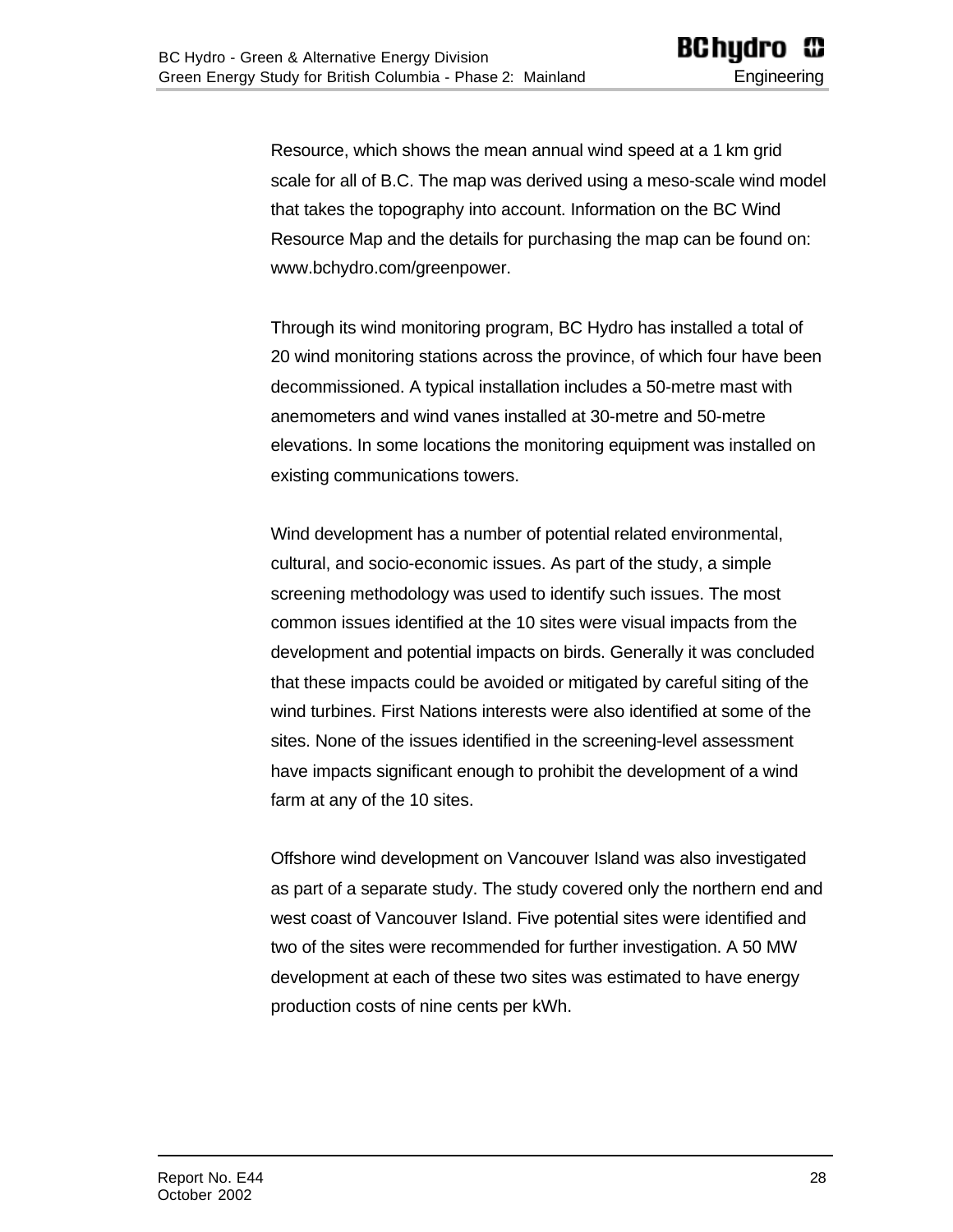#### <span id="page-28-0"></span>**5.6 Building Integrated Photovoltaic (BIPV) Solar and Small-Scale Wind**

*Summary: Building Integrated Photovoltaic (BIPV) solar and small-scale wind were included in this study to provide a complete review of potential green energy resources. This part of the study focused on the opportunities from small-scale grid-tied applications. The identified solar BIPV potential is estimated at 11 MW (10 GWh per year) with capacity factors between 7% and 12%. The production costs range between 40 and 110 cents per kWh. The identified small-scale wind potential is estimated at 25 GWh per year with capacity factors between 10% and 30%. The production costs range between 20 and 35 cents per kWh. These resources have a high unit energy cost and do not represent a significant opportunity for development in B.C. The BIPV solar and smallscale wind study is available on BC Hydro's website.*

#### <span id="page-28-1"></span>*5.6.1 Solar*

The solar energy resource in British Columbia varies widely between summer and winter. The fluctuation in seasonal weather patterns in British Columbia weather makes grid-tied solar electric systems more efficient than off-grid systems since battery storage is not required.

However, the low cost of utility electricity in British Columbia prevents grid-tied photovoltaic systems from being a viable economic choice unless other values can be obtained from the photovoltaic system. By using photovoltaic modules as building materials (Building Integrated Photovoltaics, or BIPV), this problem is partially addressed, reducing the overall cost of solar electricity and providing other benefits such as: acoustic insulation, thermal insulation, weather proofing, aesthetic building design, daylighting, shading and privacy. BIPV can be used in a building in many ways. BIPV roofing incorporates solar cells into conventional roofing products such as tiles or metal roofing.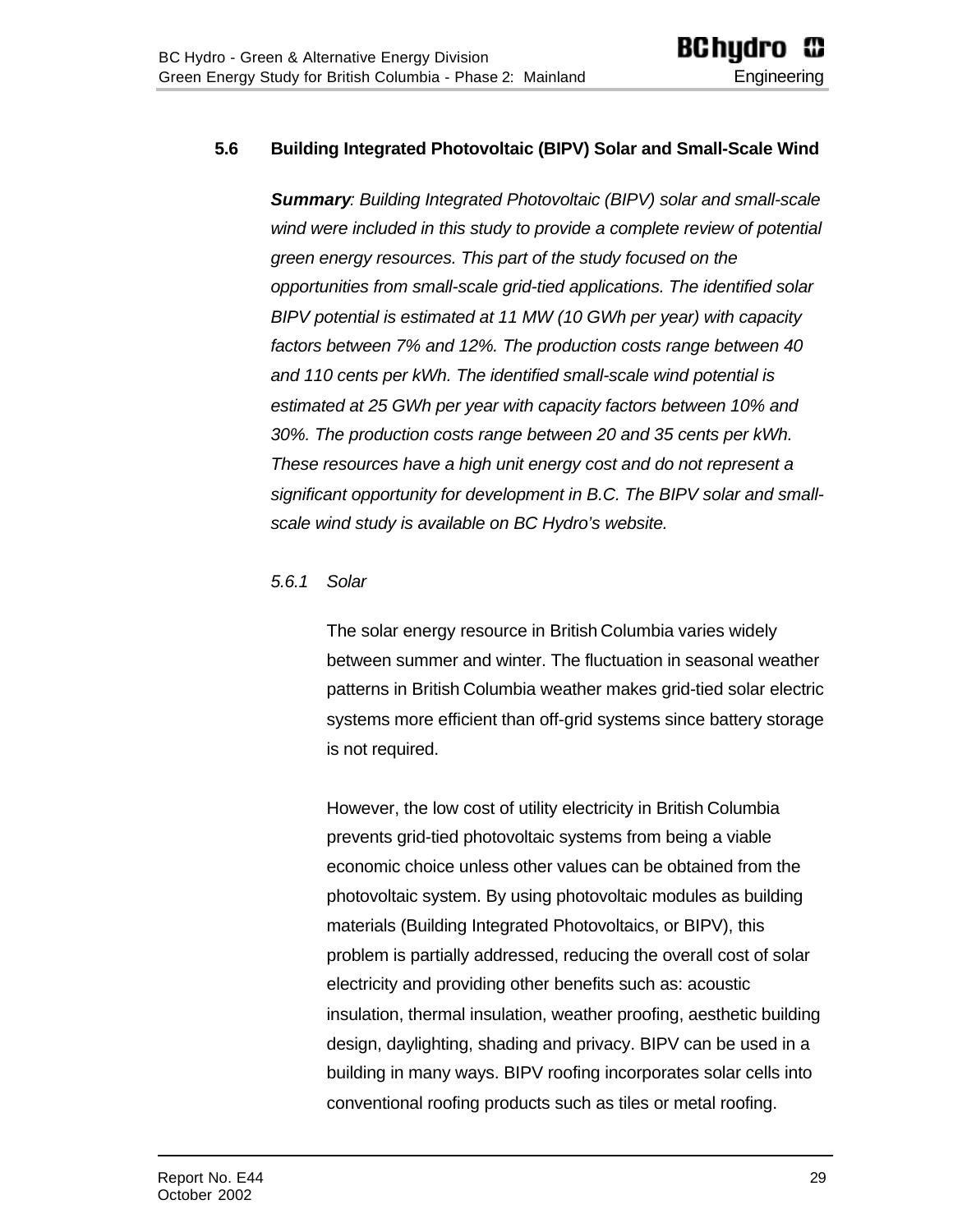Glass-based BIPV modules may be used in atria to replace overhead, semi-transparent glazing or in sunspaces, greenhouses and medium to large skylights. Curtain walls represent an even larger market for BIPV modules.

The total potential generating capacity from residential BIPV on detached or semi-detached homes in British Columbia is estimated at 280 MW. However, due to the unfavourable economics of using solar electricity in British Columbia, an assumed uptake of 2.5% of consumers with suitable sites leads to a potential generating capacity of 7 MW, which would produce approximately 7 GWh per year.

The maximum potential generating capacity from BIPV on commercial buildings in British Columbia is estimated at 160 MW. A conservative estimate of actual potential assumes an uptake of 2.5% and a system size of 2.5 kW, which leads to a potential generating capacity of 4 MW. This would produce approximately 2.6 GWh per year.

The cost of BIPV is very high when compared with most other renewable energy applications, at between 40 and 70 cents per kWh for commercial application to between 90 and 110 cents per kWh for residential applications. Because of the limited potential resource from BIPV and the high cost for electricity generation, BIPV is not feasible for production of green energy in British Columbia from a utility perspective. BIPV could be considered as an effective energy- and cost-saving measure for building owners.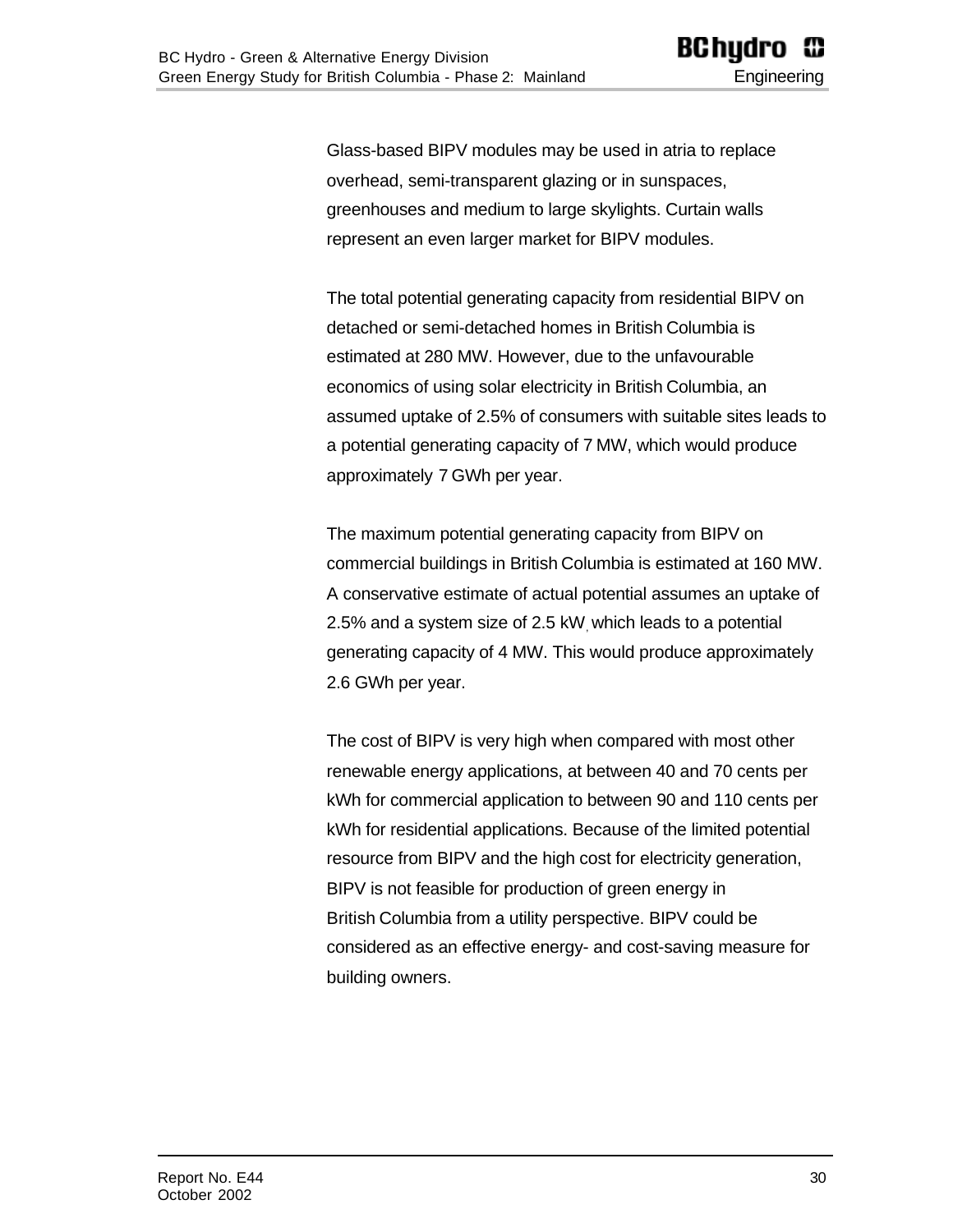#### <span id="page-30-0"></span>*5.6.2 Small-Scale Wind*

This study also focused on small wind turbine installations, ranging in size from 1 kW to 50 kW. This type of wind turbine is considered suitable for residential, small business or farm applications.

Residential or small-scale wind power is much closer than photovoltaic power to being competitive with utility power in British Columbia, particularly if suitable windy locations are identified. It is difficult to predict the customer uptake of such systems. The potential for small-scale wind power production in British Columbia has been estimated at 25 GWh per year based on 10 kW installation at 1900 residential sites. The cost for smallscale wind application ranges between 20 and 35 cents per kWh.

#### <span id="page-30-1"></span>**6.0 CONCLUSIONS**

Phase 2 of the Green Energy Study for British Columbia evaluated six green energy resources: biomass, geothermal, small hydro, tidal current, wind and BIPV solar. All of these resources, with the exception of BIPV solar and smallscale wind, have the potential to contribute to the utility resource mix. BC Hydro currently generates between 43 000 and 54 000 gigawatt hours of electricity annually. From the projects identified, a nameplate capacity of about 5000 megawatts is estimated with an annual energy production potential of about 18 000 gigawatt hours. The production costs for the potential green energy range between four and 25 cents per kilowatt hour. As many of these resources are seen as near-commercial, the production costs are expected to decrease as the technologies are developed, the resources are better understood and the processes for developing the resources are established. Other resource attributes and impacts, such as dispatchability and greenhouse gas reductions, are important for consideration of green energy in the resource mix. The results of the study are summarized in [Table 1.](#page-32-1)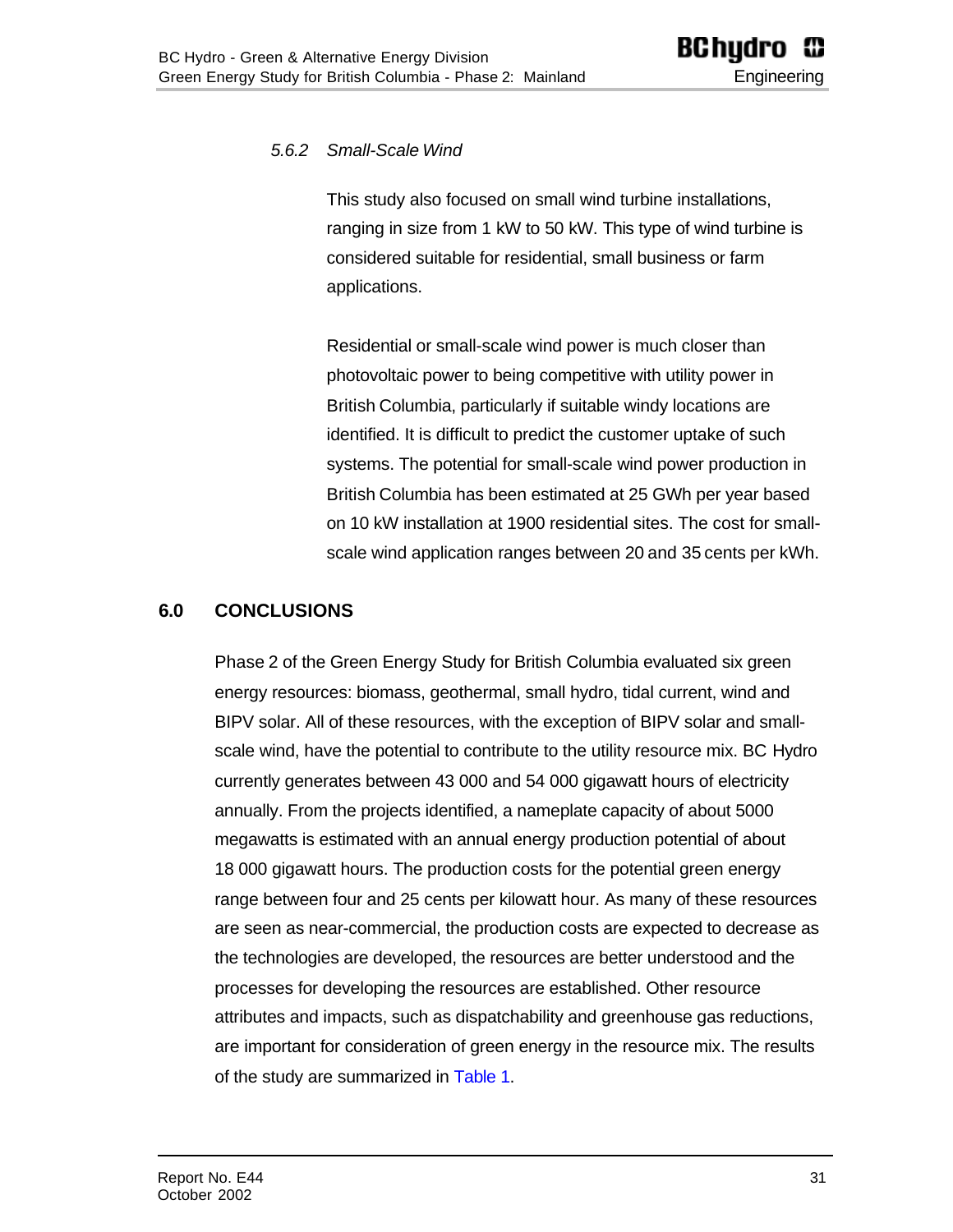# **REFERENCES**

<span id="page-31-0"></span>The following reports were prepared by external consultants for BC Hydro Engineering for the purposes of this study.

- 1. Biomass: BC Green Energy Study Phase 2 Biomass, Stothert Engineering Ltd., 2002, P.301035
- 2. Geothermal: BC Green Energy Study Phase 2 Geothermal Potential, Fairbank Engineering Ltd., 2002.
- 3. Offshore Wind: Vancouver Island, Offshore Wind Farm Surveillance, Tech-wise A/S, 2002.
- 4. Small Hydro: British Columbia Green Energy Study Phase 2 Small Hydro, Sigma Engineering Ltd., 2002, E6040.
- 5. BIPV Solar and Small-Scale Wind: BC Hydro Green Energy Study Phase 2 BIPV Solar and Small-Scale Wind, Eric Smiley, BCIT Technology Centre, 2002.
- 6. Tidal Current: BC Hydro, BC Green Energy Study Phase 2 Tidal Current Energy, Triton Consultants Ltd., 2002.
- <span id="page-31-1"></span>7. Wind: Wind Energy Resource Assessment - BC Green Energy Study - Phase 2 - Concept Study Report, Hydro Tasmania, 2002, No. 108034.

# **ADDITIONAL RESOURCE**

Green Electricity Resources of British Columbia (map), BC Hydro and Canadian Cartographics Ltd., 2002. Available from Canadian Cartographics Ltd., www.canmap.com or 57B Clipper Street, Coquitlam, B.C. V3K 6X2. ISBN 1-921259-28-X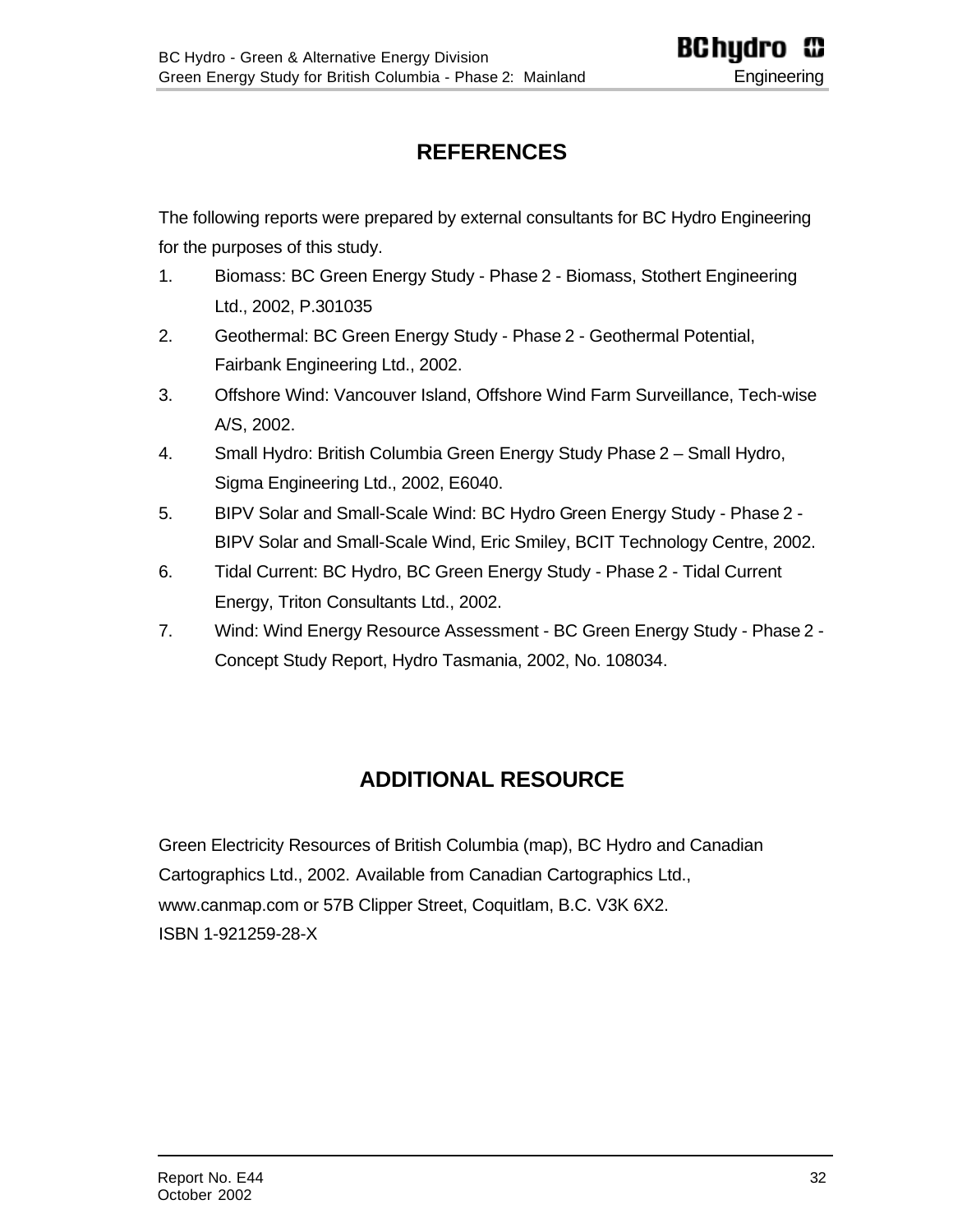# **TABLE**

#### **Table 1: BC Green Energy Study - Phase 2: Mainland - Summary Table**

#### <span id="page-32-1"></span><span id="page-32-0"></span>**Notes and Assumptions**

- This table provides a brief summary of information about the resources assessed in the Green Energy Study for British Columbia – Phase 2: Mainland.
- The estimates for energy potential, cost, and impacts are at a pre-feasibility level.
- ü The methodology for the estimates and the detailed assessments are provided in the study reports for each resource. They also contain more information on the resources including: characteristics, technology, and development methods.
- ü The points identified under Environmental, Social, and Development Factors for each resource are noted to bring the attention to possible concerns for each resource. All impacts and benefits are site specific and require assessment on a project basis.
- ü Environmental, social, and economic criteria were considered when quantifying energy potential and identifying specific projects based on available existing information. Projects would require review of compliance with BC Hydro's green criteria prior to development.
- ü The estimates of the energy potential are based on identified potential projects. These were selected based on economic, environmental, and social criteria and proximity to load centres and the power grid.
- ü Capacity factor: The ratio of the average annual power output to the rated power output of generating plants. Capacity factor refers to the resource capability to generate electricity. Intermittent resources dependent on weather and other conditions like wind and solar energy have lower capacity factors than resources with a constant or regular source, such as biomass and geothermal.
- ü Availability: Availability refers to the plant operation characteristics (including mechanical and electrical components). It is the fraction of time that all equipment is in operating condition and is usually estimated in per cent or number of hours operating in a year.

#### **Environmental**

- Wind, small hydro, solar, geothermal and tidal current energy have low or negligible greenhouse gas (GHG) emissions. Biomass has greenhouse gas emissions, but is considered neutral provided the source of the biomass fuel is sustainable.
- All projects for these resources have the potential to create GHG credits and to be considered green energy projects.
- ü The environmental analysis done for each resource was preliminary. The wind and geothermal studies considered the environmental impacts specific to potential project sites. The other resource studies considered the impacts in general terms using typical project development circumstances. Further screening and impact assessment would need to be conducted at the next stage in feasibility assessment of specific projects.

#### **Social**

First Nations and non-First Nations communities may be impacted by development of resources. Impacts may be positive, such as economic development and job creation. Potential conflicts may be greater for the land-based resources (wind, small hydro, and geothermal) as well as for projects requiring new transmission lines.

#### **Development**

Proximity to the power grid and requirements for interconnection are key components in the feasibility of projects. Other issues include but are not limited to: licensing, resource use planning, and stage of technology development.

#### **Economic**

ü Production cost estimates were done for identified potential projects for each resource. The levelized cost of energy in year 2002 Canadian dollars was estimated (Net Present Value) in cents per kilowatt hour (¢/kWh). The costs shown here represent an average range of those results.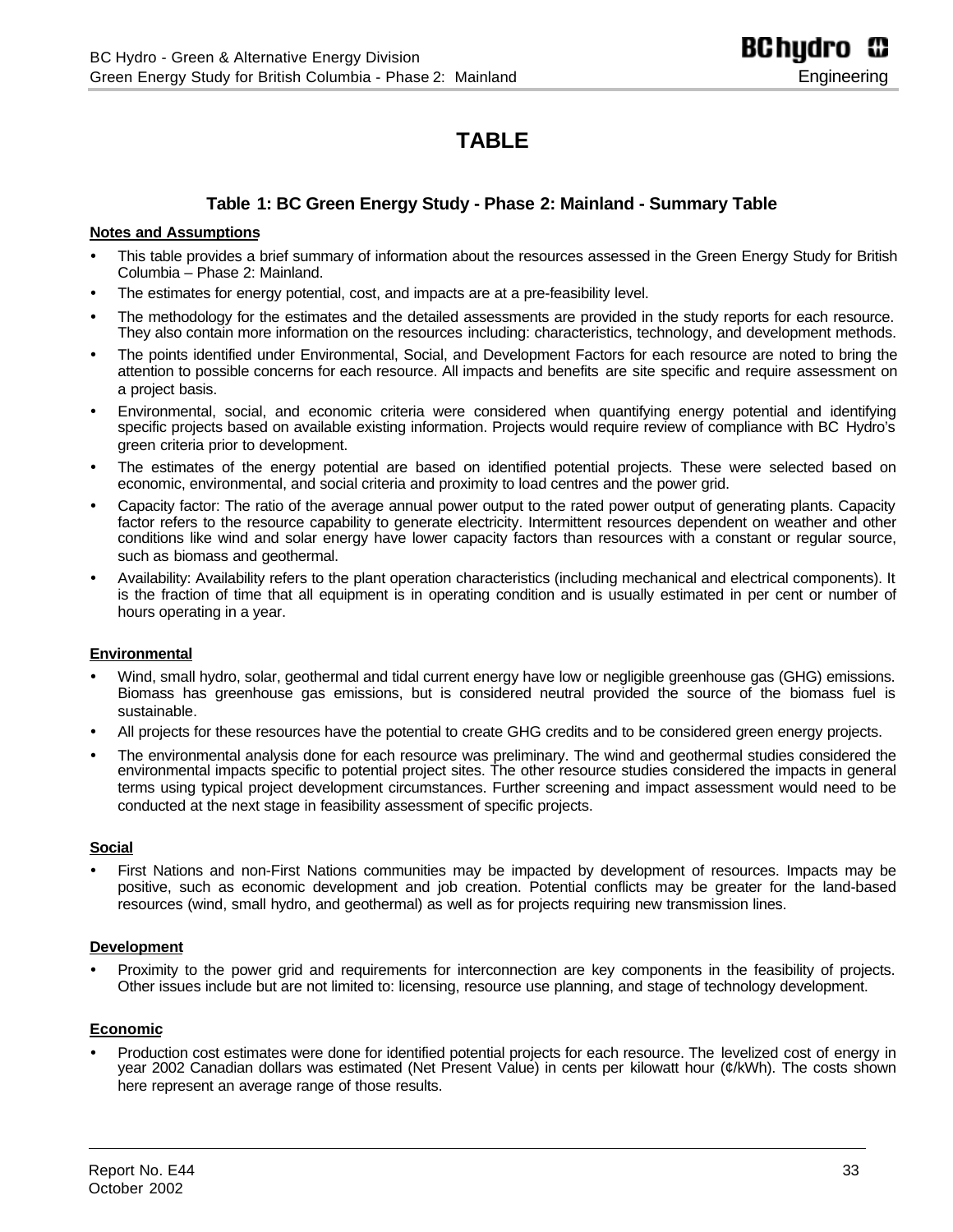#### **Table 1: Summary**

<span id="page-33-0"></span>

| Green                                         |                                                                                                                                                                                   | <b>Energy Potential</b>                    |                                                           | <b>Estimated Unit</b>                                        |                                                                                                                                                                    |              | <b>Potential</b>                                                                          |
|-----------------------------------------------|-----------------------------------------------------------------------------------------------------------------------------------------------------------------------------------|--------------------------------------------|-----------------------------------------------------------|--------------------------------------------------------------|--------------------------------------------------------------------------------------------------------------------------------------------------------------------|--------------|-------------------------------------------------------------------------------------------|
| <b>Energy</b><br><b>Resource</b>              | <b>Technology</b>                                                                                                                                                                 | Capacity<br>(MW)                           | Energy<br>(GWh/yr.)                                       | <b>Energy Cost</b><br>$(k\widetilde{\mathsf{K}}\mathsf{W}})$ | <b>Capacity Factor</b>                                                                                                                                             | Availability | <b>In-service Time</b>                                                                    |
| <b>Biomass</b>                                | Conventional<br>wood residue<br>co-generation                                                                                                                                     | 180                                        | 1500                                                      | $4 - 9$                                                      | $65\% - 95\%$                                                                                                                                                      | 91%          | $1 - 5$ years                                                                             |
|                                               | Small-scale<br>new technology<br>(gasification)                                                                                                                                   | 20                                         | 150                                                       | $7 - 10$                                                     | $95\% - 100\%$                                                                                                                                                     |              | $2 - 5$ years                                                                             |
|                                               | Municipal solid<br>waste                                                                                                                                                          | 25                                         | 200                                                       | $5 - 10$                                                     | 75% – 85%                                                                                                                                                          |              | $1 - 5$ years                                                                             |
|                                               | Landfill gas                                                                                                                                                                      | 11                                         | 85                                                        | $4 - 5$                                                      | $95\% - 100\%$                                                                                                                                                     |              | $1 - 3$ years                                                                             |
| <b>Geothermal</b>                             | Single, double<br>flash plants for<br>high<br>temperature<br>resource<br>$(>180^{\circ}C)$ and<br>binary plants for<br>moderate<br>temperature<br>$(120^{\circ}C - 170^{\circ}C)$ | 150-1070                                   | 1200-9000                                                 | $5-9$                                                        | 100%                                                                                                                                                               | 95%          | $2 - 5$ years                                                                             |
| <b>Small Hydro</b>                            | Run-of-river,<br>sized to mean<br>annual flow<br><b>Totals</b>                                                                                                                    | 447<br>497<br>639<br>270<br>601<br>2 4 5 4 | 2 1 1 2<br>2 2 8 4<br>2698<br>1 1 6 2<br>2 4 5 6<br>10712 | < 4<br>$4 - 5$<br>$5 - 7$<br>$7 - 9$<br>> 9                  | Varies by location<br>and season.<br>Coastal origin or<br>lake storage (60 -<br>70%). Pronounced<br>spring runoff, dry<br>summers and cold<br>winters $(25 - 40%)$ | 91%          | Project<br>construction time:<br>$<$ 1 MW: 1 yr.<br>$1.1 - 10$ MW: 2 yr.<br>>10 MW: 3 yr. |
| <b>Tidal Current</b>                          | Assumed<br>marine current<br>turbine<br>technology for<br>estimates (but<br>all technologies<br>are in<br>development<br>stage)                                                   | 1500                                       | 2700                                                      | $11 - 25$                                                    | 20%                                                                                                                                                                | <b>NA</b>    | $5 - 10$ years                                                                            |
| Wind                                          | Assumed<br>1.75 MW<br>turbine<br>$(0.7$ MW to<br>2 MW per<br>turbine is<br>possible)                                                                                              | 550<br>180                                 | 1 300<br>300                                              | $6 - 9$<br>$9 - 12$                                          | $18\% - 38\%$                                                                                                                                                      | 95%          | $2 - 3$ years                                                                             |
| <b>BIPV Solar</b><br>and small-<br>scale wind | <b>Building</b><br>Integrated<br>Photovoltaic<br>(BIPV)                                                                                                                           | 11                                         | 10                                                        | $40 - 110$                                                   | $7\% - 12\%$                                                                                                                                                       | 95%          | Installation of<br>small-scale<br>systems is<br>dependent on<br>building                  |
|                                               | Small-scale<br>wind (1 $kW -$<br>50 kW turbines)                                                                                                                                  | 19                                         | 25                                                        | $20 - 35$                                                    | 10% - 30%                                                                                                                                                          | 91%          | construction, but is<br>generally short<br>(weeks to months)                              |

#### [See Notes and Assumptions](#page-32-0)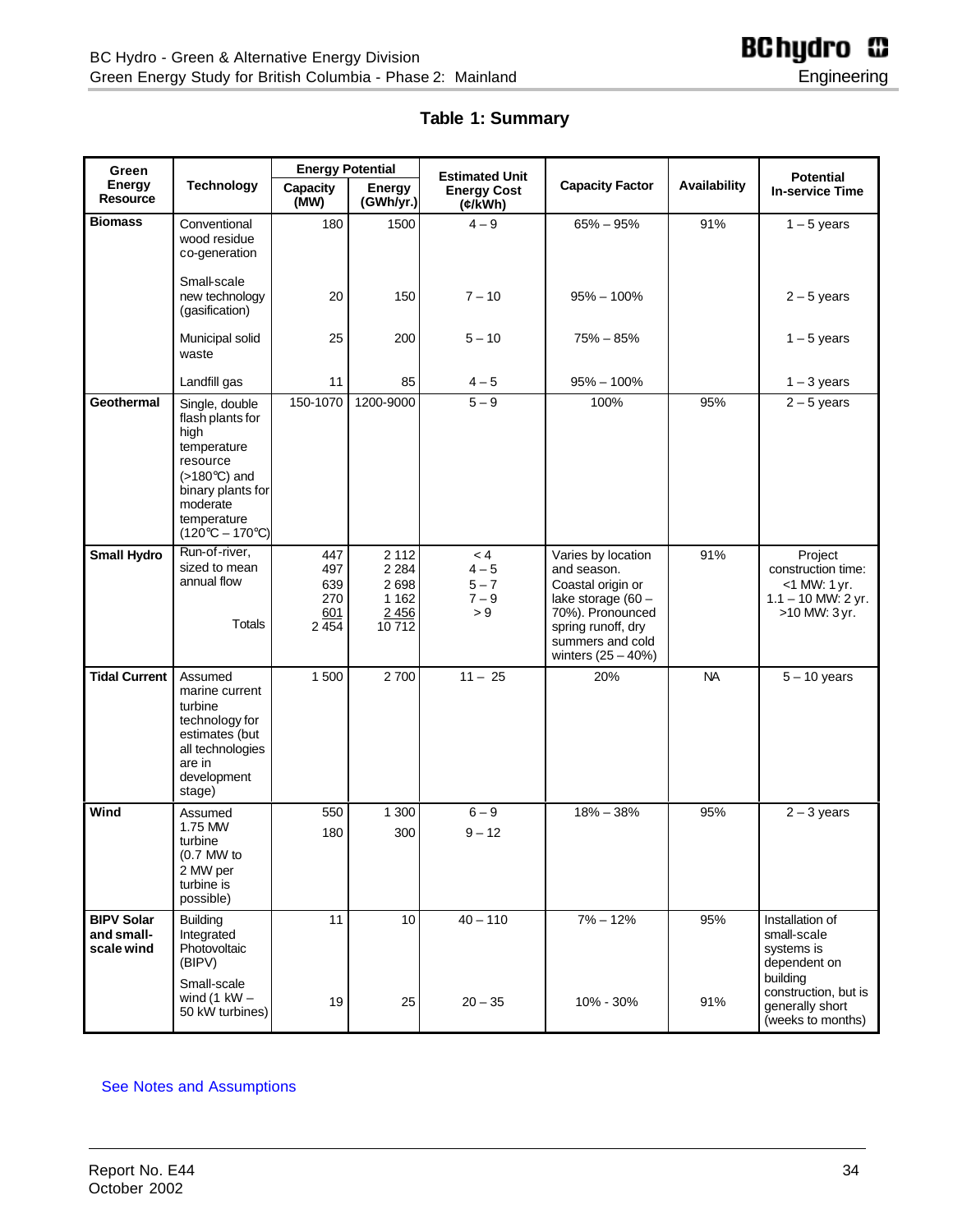| Table 1: Summary |  |
|------------------|--|
|------------------|--|

| <b>Green Energy</b><br>Resource | <b>Environmental Factors</b>                                                                                                                                                                                                                                                                                                                                                                                                                                                                                                  | <b>Social Factors</b>                                                                                                                                                                                                                                                                                   | <b>Development Factors</b>                                                                                                                                                                                                                                                                                                                                                                                  | <b>Assumptions/Comments</b>                                                                                                                                                                                                                                                                                                                                                                                                                                                                                                                                                                                                                                                             |
|---------------------------------|-------------------------------------------------------------------------------------------------------------------------------------------------------------------------------------------------------------------------------------------------------------------------------------------------------------------------------------------------------------------------------------------------------------------------------------------------------------------------------------------------------------------------------|---------------------------------------------------------------------------------------------------------------------------------------------------------------------------------------------------------------------------------------------------------------------------------------------------------|-------------------------------------------------------------------------------------------------------------------------------------------------------------------------------------------------------------------------------------------------------------------------------------------------------------------------------------------------------------------------------------------------------------|-----------------------------------------------------------------------------------------------------------------------------------------------------------------------------------------------------------------------------------------------------------------------------------------------------------------------------------------------------------------------------------------------------------------------------------------------------------------------------------------------------------------------------------------------------------------------------------------------------------------------------------------------------------------------------------------|
| <b>Biomass</b>                  | Greenhouse gas (GHG)<br>$\bullet$<br>neutral<br>Air pollutants:<br>$\bullet$<br>particulate, nitrogen<br>oxides $(NOx)$ , and<br>carbon monoxide (CO).<br><b>Emission control</b><br>equipment and<br>operation techniques<br>are used to reduce<br>emissions to required<br>levels. Biomass energy<br>plants that lead to the<br>shutdown of beehive<br>burners improve local<br>air quality<br>Other environmental<br>$\bullet$<br>concerns include water<br>use and sustainable<br>practices for obtaining<br>biomass fuel | Local job creation<br>$\bullet$<br>Economic<br>$\bullet$<br>development in<br>communities<br>Concern with air<br>$\bullet$<br>pollution from<br>combustion plants                                                                                                                                       | Customer-Based<br>$\bullet$<br>Generation program will<br>enable many of the<br>larger co-generation<br>projects<br>Higher capital costs and<br>longer payback periods<br>prohibit development of<br>smaller, more remote<br>projects. Security of fuel<br>supply                                                                                                                                           | Size and cost of biomass<br>$\bullet$<br>projects that will be<br>developed depend on the<br>availability of biomass fuel,<br>which depends on many<br>factors including those<br>affecting the forest<br>industry. Estimates are<br>based on current biomass<br>fuel estimates and cannot<br>account for future mill<br>closures, etc.<br>Municipal solid waste does<br>$\bullet$<br>not currently meet<br>BC Hydro's Green Criteria<br>Gasification technologies<br>are in use elsewhere in the<br>world, but not in B.C. They<br>have potential for smaller-<br>scale applications where<br>conventional systems are<br>uneconomic                                                   |
| <b>Geothermal</b>               | Flash steam plants emit<br>$\bullet$<br>carbon dioxide<br>(~250 kg/day/MW)<br>Sulfur dioxide and<br>$\bullet$<br>nitrous oxides emissions<br>are a low percentage of<br>that emitted by fossil<br>fuel generation<br>Binary power plants do<br>$\bullet$<br>not emit geothermal<br>gases into the<br>atmosphere<br>Land use:<br>$\bullet$<br>200-2000 hectares/<br>100 MW plant. Land can<br>be multi-purpose<br>(e.g. agriculture)                                                                                           | Noise and visual<br>$\bullet$<br>impacts of power<br>plant<br>Competing uses for<br>$\bullet$<br>land: tourism, also<br>high potential for new<br>sites, access,<br>opportunities<br>Investigation required<br>$\bullet$<br>to determine impacts<br>on surface<br>manifestations such<br>as hot springs | Commercial production<br>$\bullet$<br>has not been<br>demonstrated at any<br>identified resources in<br><b>British Columbia</b><br>Feasibility stages of<br>$\bullet$<br>development have high<br>costs and risks as<br>exploratory drilling is<br>required to confirm<br>production capacity<br>Proven resources would<br>$\bullet$<br>have good expansion<br>potential and provide<br>dependable capacity | Resource assessment was<br>$\bullet$<br>based on existing geologic<br>information<br>Some temperature and<br>$\bullet$<br>other data are available<br>from hot springs and<br>drilling at some of the sites<br>Cost information is<br>$\bullet$<br>primarily from projects in<br>the USA, where there has<br>been significant<br>development of<br>geothermal resources<br>Resource potential (MW,<br>$\bullet$<br>GWh) is based on<br>6 identified sites with the<br>greatest potential for<br>commercial development.<br>The range shows the limits<br>of capacity for 2 sites<br>(higher probability for<br>commercial development)<br>to 6 sites (higher end of<br>total potential) |
| <b>Small Hydro</b>              | Fish and fish habitat<br>$\bullet$<br>Linear element<br>$\bullet$<br>(penstock, T-line)<br>disruption of migration<br>corridor                                                                                                                                                                                                                                                                                                                                                                                                | Minor land use issues<br>Water use issues-<br>$\bullet$<br>operating regimes                                                                                                                                                                                                                            | Water licensing<br>Clustering of projects,<br>sharing of infrastructure<br>can improve the<br>economics of hydro and<br>other green projects                                                                                                                                                                                                                                                                | Project size ranges from<br>$\bullet$<br>500 kW to about 47 MW<br>capacity<br>Approximately 40% of the<br>$\bullet$<br>project sites are<br>developable at less than<br>\$0.07 kWh; these<br>comprise about 67% of the<br>total developable energy<br>Larger projects are<br>$\bullet$<br>generally more economic<br>Sites were evaluated<br>$\bullet$<br>independently, not as<br>clusters                                                                                                                                                                                                                                                                                             |

#### [See Notes and Assumptions](#page-32-0)